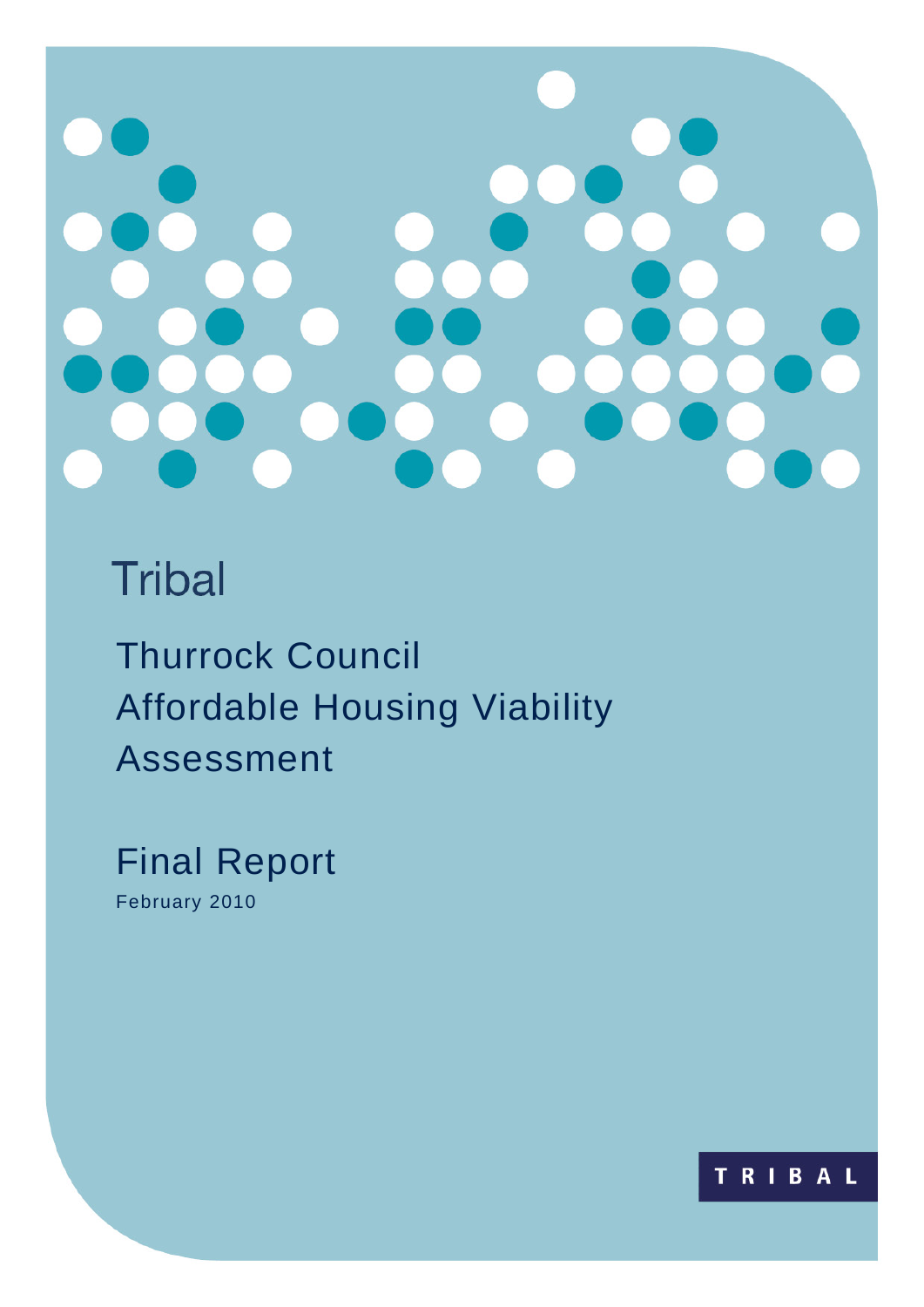

### **Contents**

| $\mathbf 1$ |                                                                           |
|-------------|---------------------------------------------------------------------------|
| 1.1         |                                                                           |
| 1.2         |                                                                           |
| 1.3         |                                                                           |
| 2           |                                                                           |
| 2.2         |                                                                           |
| 2.3         |                                                                           |
| 2.4         |                                                                           |
| 3           |                                                                           |
| 3.1         |                                                                           |
| 3.2         |                                                                           |
| 3.3         |                                                                           |
| 3.4         |                                                                           |
| 3.5         |                                                                           |
| 3.6         | Impact of varying tariff levels on the viability of affordable housing 15 |
| 3.7         |                                                                           |
| 3.8         |                                                                           |

## **Figures**

| Figure 3-5: RLV on small sites with 35% Affordable - alternative tariff scenarios  16 |
|---------------------------------------------------------------------------------------|
| Figure 3-6: RLV on medium sites with 35% Affordable – alternative tariff scenarios 16 |
| Figure 3-7: RLV on large sites with 35% Affordable – alternative tariff scenarios 17  |
| Figure 3-8: RLV on super sites with 35% Affordable - alternative tariff scenarios17   |
|                                                                                       |
|                                                                                       |
|                                                                                       |
|                                                                                       |
|                                                                                       |
|                                                                                       |
|                                                                                       |
|                                                                                       |
|                                                                                       |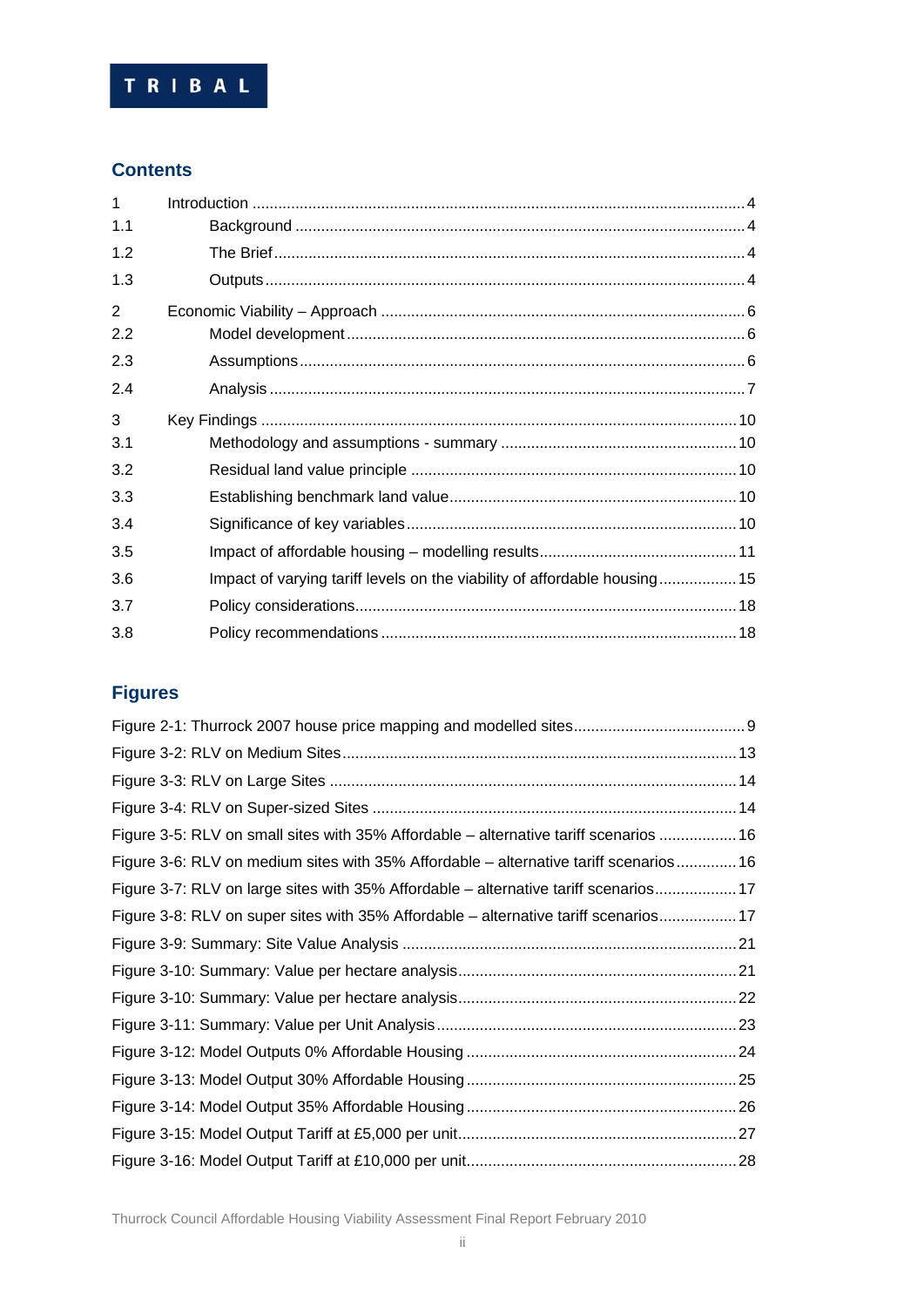## TRIBAL

## **Appendices**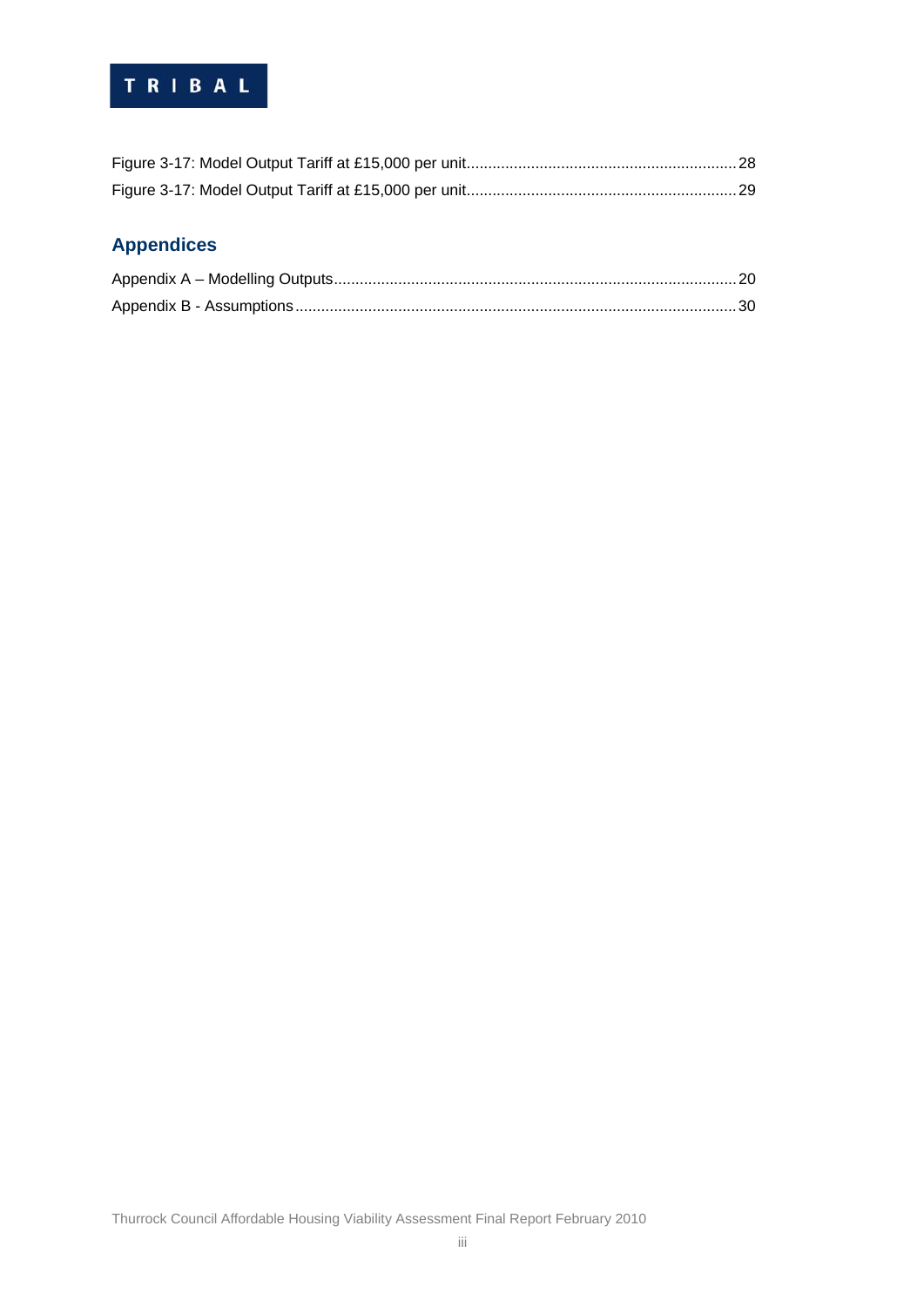### **1 Introduction**

#### **1.1 Background**

- 1.1.1 PPS3 sets out the national planning policy framework for delivering the Government's housing objectives.
- 1.1.2 Local Planning Authorities are required by PPS3 (para 29) to set an overall (i.e. plan wide) target for the amount of affordable housing to be provided. PPS3 explains that affordable housing targets and any thresholds proposed should reflect an assessment of the likely economic viability of land for housing taking into account risks to delivery and draw on informed assessments of the likely levels of finance available for affordable housing, including public subsidy and the level of developer contribution that can reasonably be secured. This includes a consideration of
	- separate targets for social-rented and intermediate affordable housing;
	- size and type of affordable housing;
	- range of circumstances in which affordable housing is required including minimum site size threshold
	- **approach to seeking developer contributions, and;**
	- affordable housing in rural communities.
- 1.1.3 Regional Spatial Strategies (RSS) are required to set out regional approach to addressing affordable housing needs, including targets for the region and each housing market area.

### **1.2 The Brief**

- 1.2.1 Thurrock Council commissioned Tribal to provide a robust assessment of the viability of the recommended needs / demand based policy targets that emerge from the Thames Gateway South Essex Strategic Housing Market Assessment (SHMA) and, if appropriate, recommend revised planning policy targets that are viable for consideration by Thurrock Council. The scope of the study is to test viability on types of site that are most relevant to overall delivery in Thurrock in order to report on the viability of delivering the affordable housing targets.
- 1.2.2 The focus of the assignment is to provide evidence to justify the policy ultimately adopted by the Council relating to affordable housing on appropriate sites across the Borough. The aim of the policy is to achieve the highest level of affordable housing possible whilst not discouraging the development of private market housing.

### **1.3 Outputs**

- 1.3.1 The key outputs from this commission are:
	- **An analysis of the impact of varying levels of affordable housing on scheme viability for a** range of sites with a variety of characteristics.
	- The identification of a range of policy options based on the modelling and analysis which will support the Council's LDF process.
- 1.3.2 This report: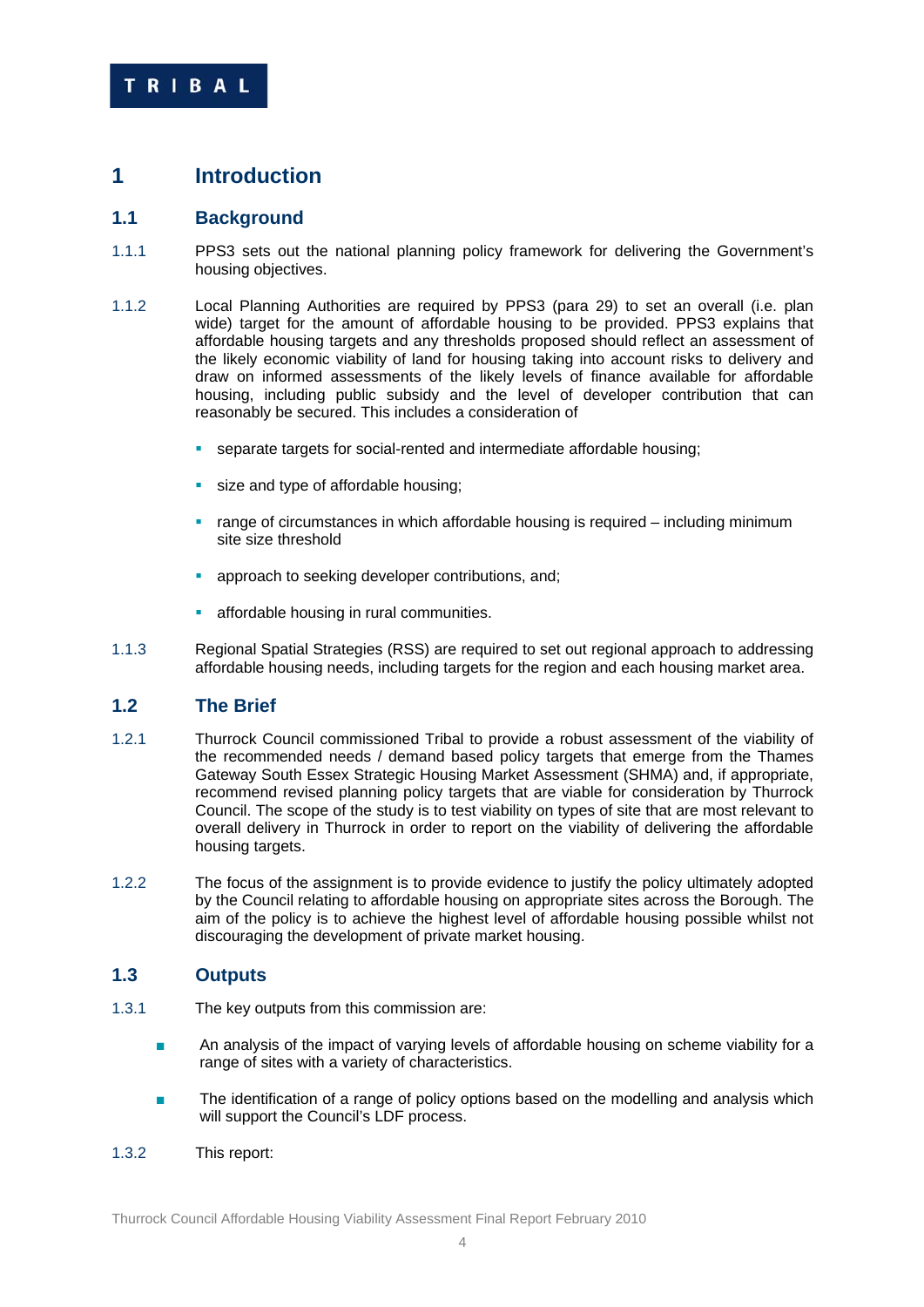## TRIBAL

- details the approach taken to establish economic viability.
- gives a description of the findings, and summary of key findings, from the economic viability analysis.
- makes recommendations on policy options in relation to affordable housing targets
- gives a summary view on the initial impact of affordable housing policy on developer profit, land values or house prices.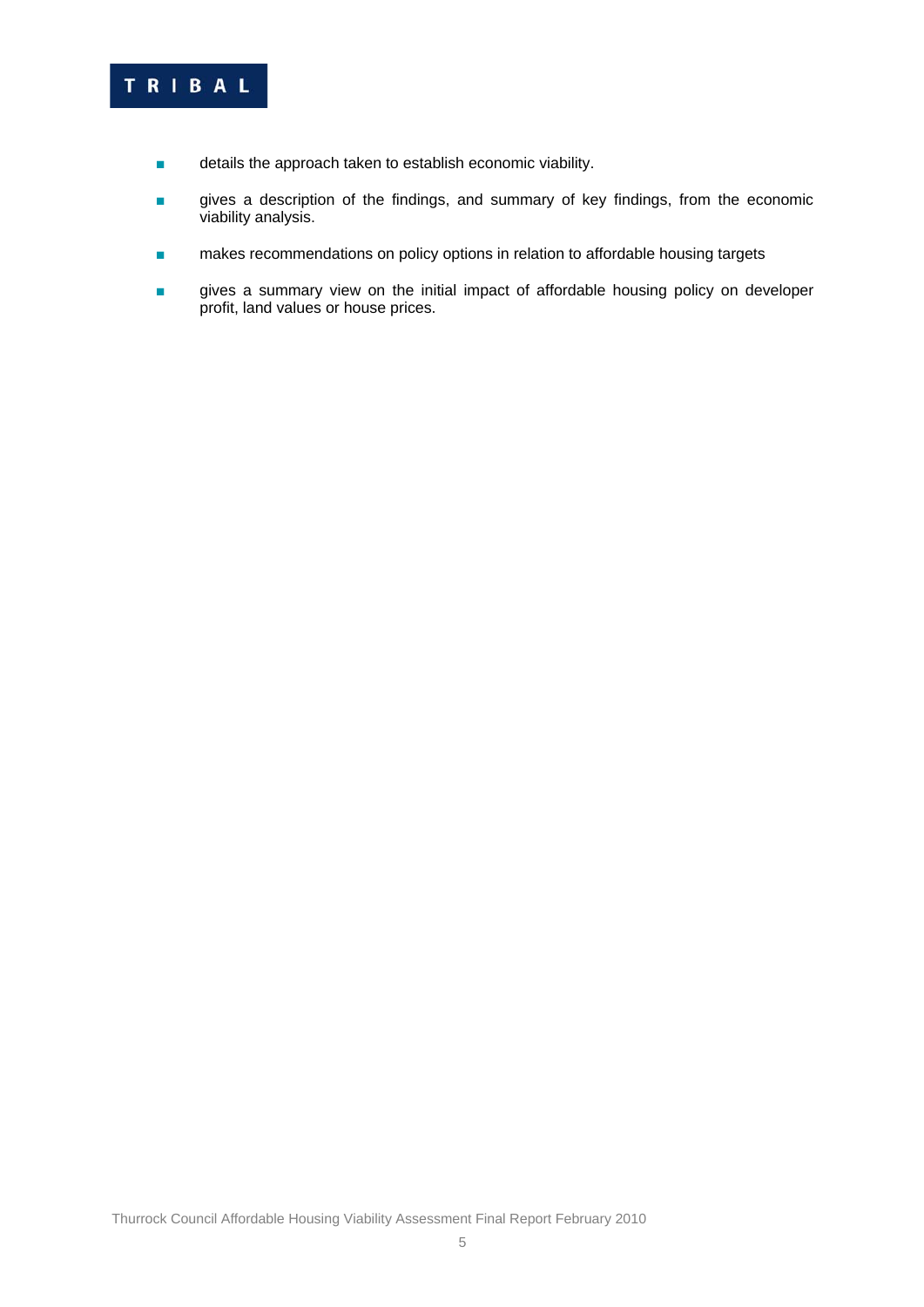### **2 Economic Viability – Approach**

2.1.1 In order to test and assess the economic viability of varying affordable housing targets and thresholds on a range of residential development site types, sizes and locations across the borough the HCA Economic Appraisal Tool was used. Sitting behind the model is a series of assumptions that drive the model outputs. These assumptions are detailed in Appendix B: Thurrock Affordable Housing Viability Assessment – Assumptions Document.

### **2.2 Model development**

- 2.2.1 The basic structure and purpose of the model is to calculate a Residual Land Value (RLV). That RLV is then compared against 'benchmark' land values. These benchmark land values must be selected to reflect the expectations of land owners with regard to value, and are generally based upon existing or alternative use values for the sites in question. These may be agricultural, residential or business/ industrial values. The comparison of the RLV dropping out of the model against the market benchmarks is some measure of the likelihood of the landowner releasing the land at this price, and thus of the capacity of the sites to provide a particular level of affordable housing.
- 2.2.2 A key part of the Assessment is establishing benchmark site values, in a period where a settled view on land values is quite difficult to establish. Our views are based on advice from the District Valuer, other available recent research and evidence gathered at a seminar of the Development industry held in October 2009, together with our own observations of the residual land values emerging from our modelling.
- 2.2.3 It is clear that land values have fallen substantially since 2007, and that the peak values being paid in the run up to the summer of 2007 are no longer relevant. However, we have not reduced values as significantly as we might have done as it is important not to impact negatively on the amount of land being brought forward for residential development, and too low an assumption about the value level at which a landowner is prepared to release land could risk this. These assumptions are a starting point for the purposes of developing a workable policy, and should be subject to regular review and updating.

### **2.3 Assumptions**

- 2.3.1 The assumptions that drive the model are a mixture of a number of fixed and a number of flexible assumptions. The fixed assumptions relate to assumptions such as: inflation; interest / cost of finance; s106 payments; build cost per square metre by unit type; marketing costs; developer profit. The flexible assumptions relate to those which may vary on a site by site basis. All the assumptions are detailed in the assumptions document which is attached at Appendix B.
- 2.3.2 The key flexible assumptions we have made include:
	- **Phasing the length of development period is based upon site size (i.e. small sites 15** months; medium sized sites units 27 months; and large sites 39 months).
	- Unit mix We have assumed 23 typologies of sites based upon location and size. These are a combination of small/medium/large; greenfield/brownfield and low and high housing market demand areas.
	- Benchmark site values the following values are based on historic evidence taking into account the fall in land prices since 2007
		- Sites in higher value areas £800,000 per hectare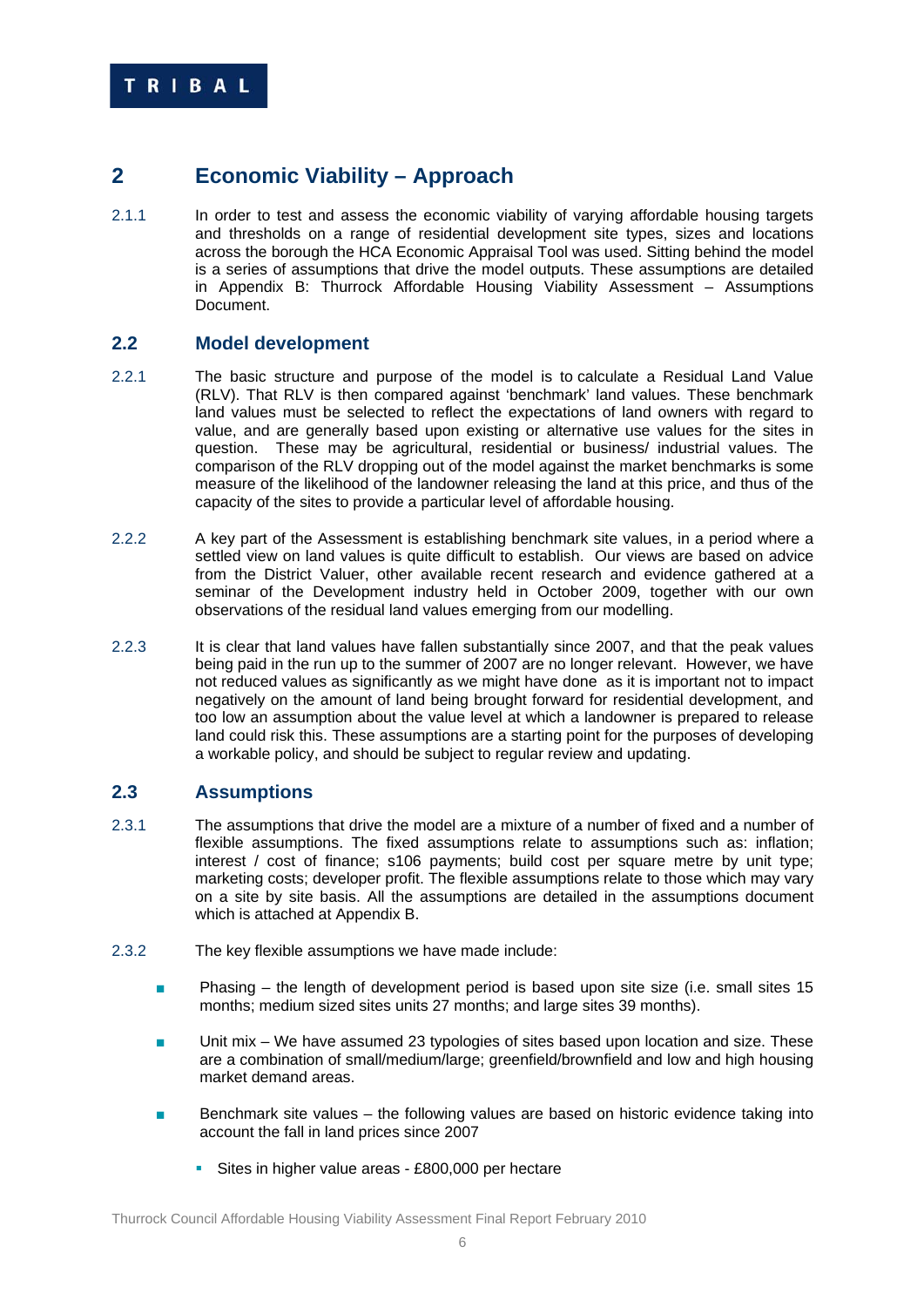

- Sites in lower value areas £300,000 per hectare
- Development tariff / section 106 costs. For the purposes of modelling the sites we have tested a standard cost of £5,000, £10,000 and £15,000 per dwelling. The lower level was the tariff level recommended in the TTGDC Draft Planning Obligations Strategy<sup>1</sup>.
- Site abnormal costs these vary depending on whether the site is brownfield or greenfield. We have used £75,000 per hectare for contamination costs and £120,000 per hectare for Dereliction costs on brownfield sites, and between £3,000 - £8,000 per unit for abnormal infrastructure costs on greenfield sites.
- Code for Sustainable Homes we have assumed that all affordable units developed on the sites will be built to a minimum of Sustainable Homes Code 4 standard.
- Sales values used in the model are based on peak new build prices less 15%. These range from £1,790 - £1,925 per sq m in low demand areas to £2,970 - £3,090 per sq m in medium / high demand areas.

#### **2.4 Analysis**

- 2.4.1 In order to understand the economic viability of affordable housing provision we undertook analysis of impacts on a range of sites across the Borough. Details of 23 sample sites were taken from the Strategic Housing Land Availability Assessment for analysis. These are sites that were considered to be representative of the range of housing sites across the Borough, including a range of locations, sizes and housing market areas.
- 2.4.2 The analysis broke down the residential site types to which any policy may be applied by the following categories:
	- Site type
		- **Greenfield**
		- **Brownfield (Previously Developed Land).**
	- **Site Size**

1

- Small  $15 49$  units
- Medium  $-50 199$  units
- Large  $-200 499$  units
- $\blacksquare$  Super 500+
- **Housing Market Demand** 
	- **High / Medium Market Demand**
	- **Low Market Demand**

<sup>&</sup>lt;sup>1</sup> Thurrock Thames Gateway Development Corporation / ERM Draft Planning Obligations Strategy March 2009

Thurrock Council Affordable Housing Viability Assessment Final Report February 2010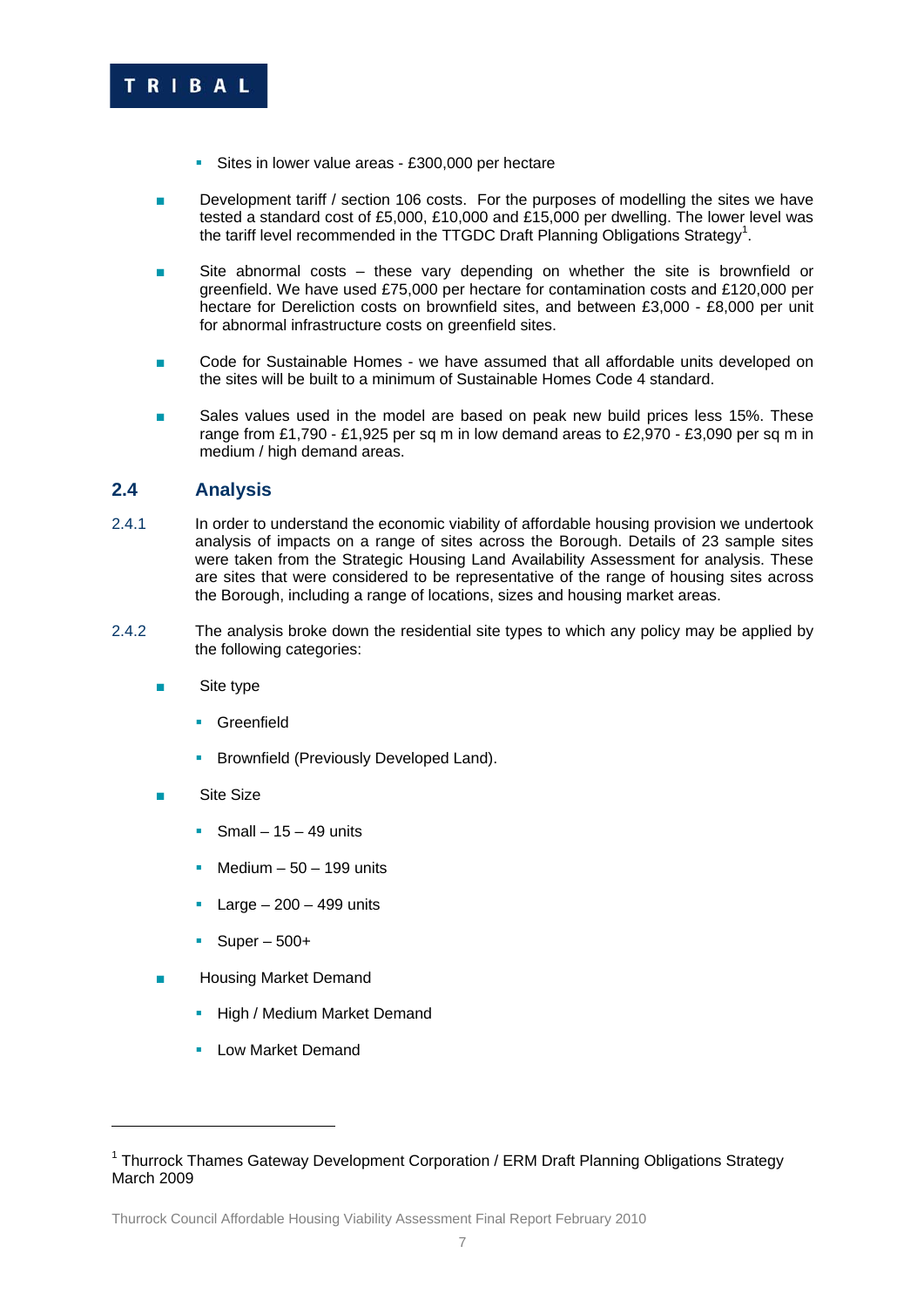

- 2.4.3 This analysis was used to test the schemes with 30% affordable housing and 35% affordable housing, compared with no affordable housing. By comparing the residual land value of the sites against a benchmark land value it was possible to analyse the appropriateness and deliverability of the policy across the range of site types.
- 2.4.4 Using this approach offers the potential to establish if there are patterns relating to the ability of particular site locations, sizes and densities to deliver affordable housing at certain proportions.
- 2.4.5 This analysis enables the identification of whether any of these factors (location, size, housing market area) on their own particularly impact upon viability - and if so which, and what is the scale of the impact - or if particular categories of sites created by combinations of those factors impact upon viability (e.g. small sized, low density, Inner Urban sites).
- 2.4.6 Figure 2-1 shows the potential housing sites that have been tested as part of this study and the house price postcode areas in which they are located. The sites are labelled with their SHLAA reference code.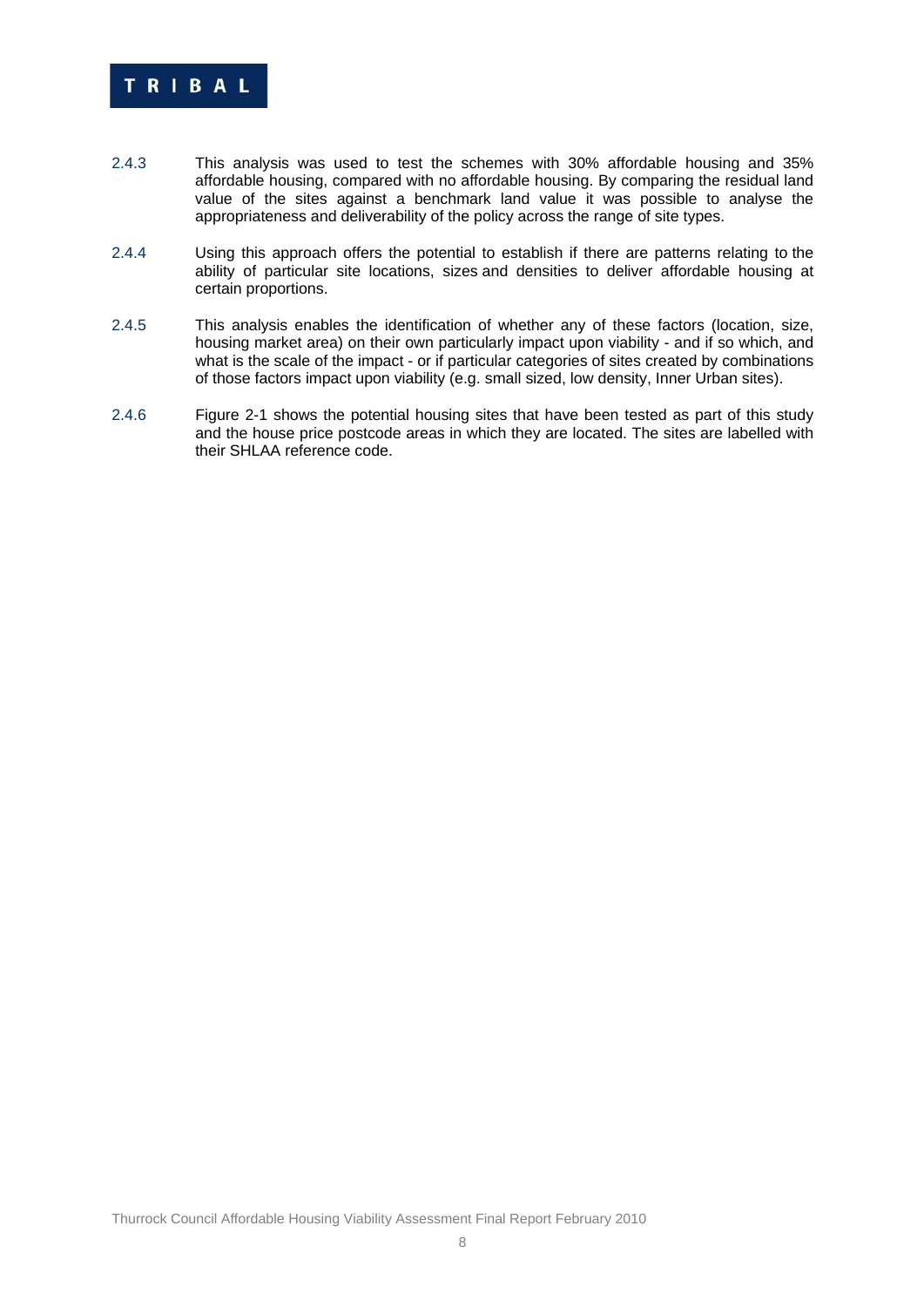## TRIBAL



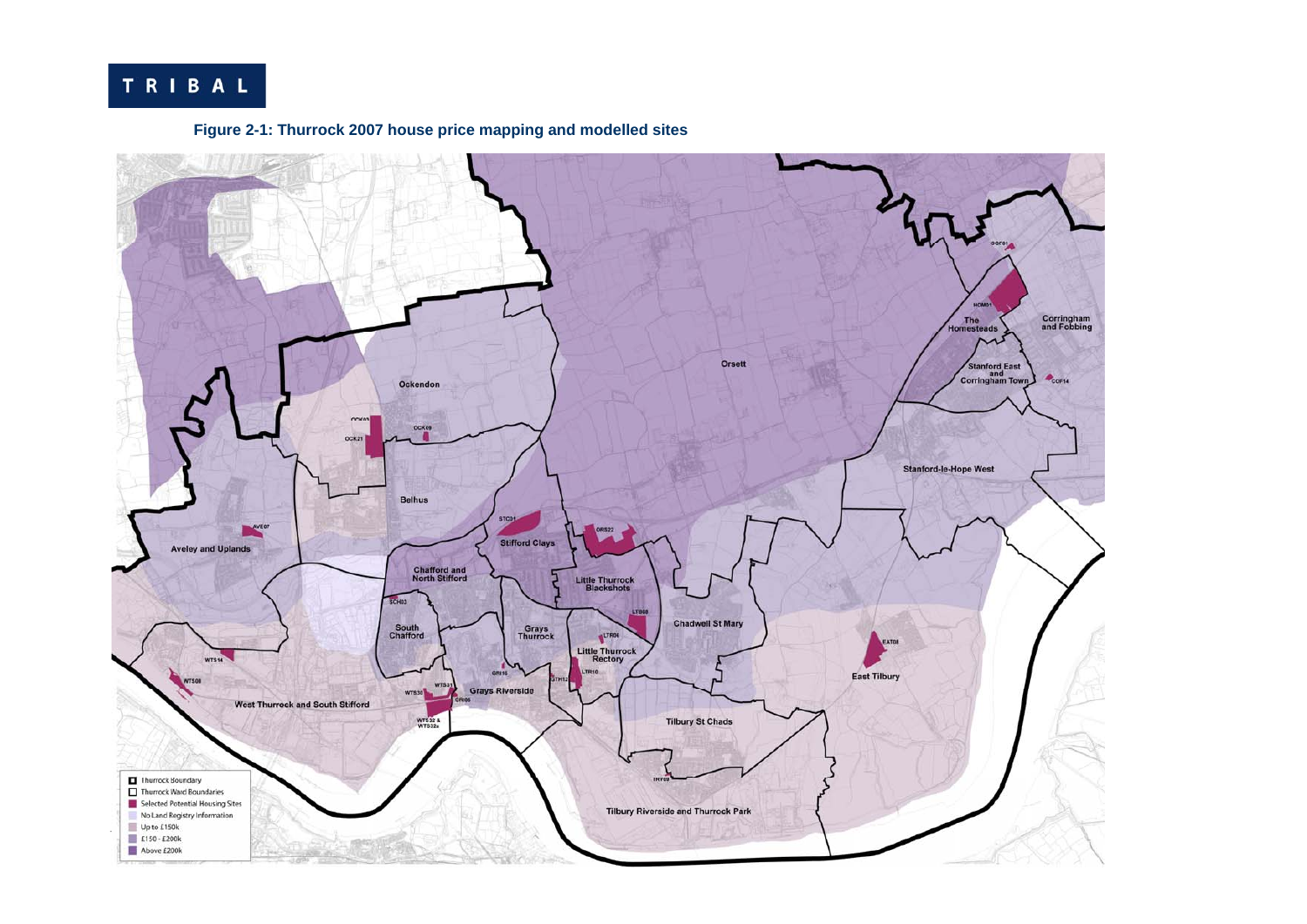### **3 Key Findings**

#### **3.1 Methodology and assumptions - summary**

3.1.1 Modelling has been carried out using the HCA economic appraisal tool (EAT) to give residual land values for the site typologies identified. In total 23 sites have been modelled each of which represent a 'typology' in terms of its characteristics– demand area, density, size, and whether it is brownfield or greenfield. Standard assumptions are made for each typology in relation to unit mix and sizes, sales values and costs. These assumptions are based on market data and other sources and are set out in detail in Tribal's assumptions document.

#### **3.2 Residual land value principle**

- 3.2.1 The EAT produces a residual land value (RLV) which is compared to a benchmark value. This benchmark value represents the figure at which the site owner may be prepared to sell the site and is based on a view of land values in the area. If the RLV figure exceeds the benchmark land value for the site, then the development is considered 'viable'.
- 3.2.2 The RLV calculation starts with the production of a figure for sales income from the completed development – this is made up of income from private housing for sale, together with the expected income that a developer would receive from an RSL for the affordable housing. From this the costs of construction, infrastructure and S106 contributions, fees, interest on borrowing and developers profit are deducted, leaving a figure which the developer could pay for land. This is the RLV.
- 3.2.3 Proportion of affordable housing to fully assess the impact of affordable housing on RLV, each site has been modelled at 0% 30% and 35% affordable housing. The affordable housing proportion has been calculated on the basis of percentage of habitable rooms to ensure that, given the local requirement for smaller units for affordable housing, a true 30% of the development is provided.

#### **3.3 Establishing benchmark land value**

- 3.3.1 There is limited information available on historic sales values and land values have reduced significantly as a result of the market downturn. Further analysis of the available data is set out in the assumptions document (Appendix B). We have therefore devised a set of benchmarks to assist analysis based on the available information on existing and historic values. These values are set at rates per hectare which depends on whether the site is in a low demand area (£300,000 per ha) or a higher demand area (£800,000 per ha)
- 3.3.2 These values are set to reflect the circumstances of sites which are allocated for housing but are currently in agricultural use. The setting of benchmark values is not an exact science, and the upper benchmark could be within the band £800,000 to £1 million, depending on the market strength of the site. It is also recognised that some sites will have a higher existing use value (EUV) or alternative use value (AUV), and this should be allowed for within the policy.

#### **3.4 Significance of key variables**

3.4.1 Demand is the main determinant of site value as it sets the finished sales values for private sale units and affects the value of shared ownership affordable housing units. We modelled two demand variables – low and medium/high. There is a large difference between average sales values between the two areas and although in some cases, sites in low demand areas exceed benchmark values it is doubtful whether residential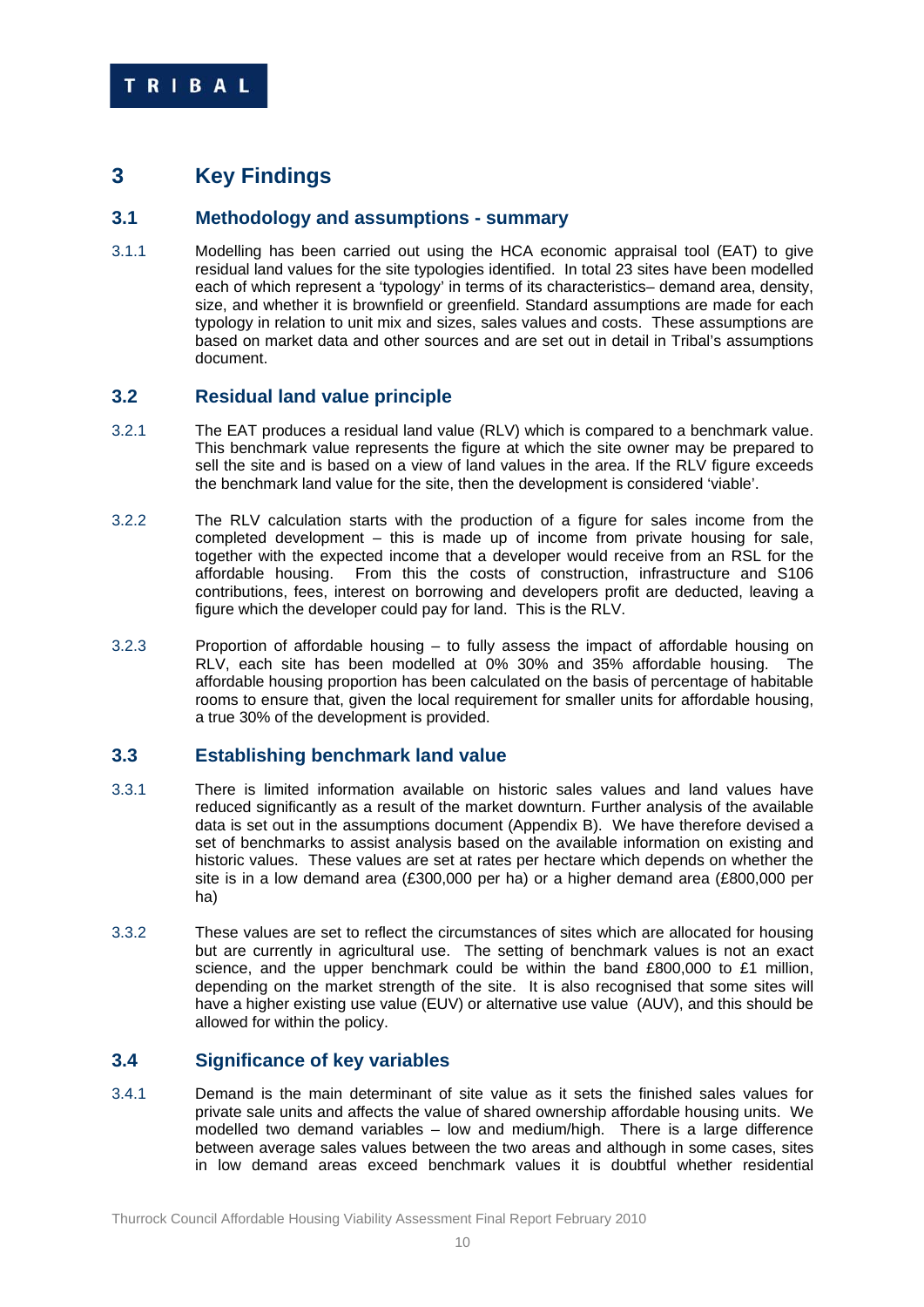

development would come forward in low demand areas without some form of additional subsidy being made available.

- 3.4.2 Density density determines the number and type of units that can be provided on a site. Next to demand it is the most important factor in determining RLV per hectare.
- 3.4.3 Brownfield/Greenfield allowances have been made for site preparation for brown field sites and additional site specific infrastructure works for green field sites. We have not allowed for major abnormal development costs as these will be of a site specific nature.

#### **3.5 Impact of affordable housing – modelling results**

- 3.5.1 Appendix A shows a summary of the modelling results. These results test 23 sites with varying levels of affordable housing (0%, 30% or 35%). They assume a constant contribution of £5k per unit. The results of testing alternative levels of contribution are set out in 3.6. The modelling has been carried out on the assumption that Social Housing Grant at the average rate for the HCA East Region under the 2009-11 programme will be available as set out in our assumptions document section 4.4.1.
- 3.5.2 Our findings are that, in general
	- Sites in medium/high value areas meet or exceed the benchmark land values with both 30% and 35% Affordable Housing. Most sites in low demand areas would meet benchmark land values at 0% Affordable Housing but not at the current policy target of 35%, or at the 30% level. These are the areas that would require the greatest intervention.
- 3.5.3 More detailed analysis shows that:
	- Most sites in low demand areas fail to achieve benchmark land values even with 0% affordable housing. However, large sites (200-500 units) both brownfield and greenfield and some super sites (over 500 units) in low demand areas do achieve benchmark land values with 0% Affordable Housing, and one site modelled exceeds benchmark land values with 30% Affordable Housing. No sites in the low demand areas meet the benchmark land values at 35% Affordable Housing.
	- Most sites in medium/high demand areas can achieve both 30% and 35% affordable housing and reach benchmark land values
	- Brownfield medium/high demand sites seem to produce better values that green field on small and medium sites. This is likely to be due to the specific densities on the individual sites selected. On large sites and super sites, greenfield sites produce higher values than brownfield.
	- At 0% affordable housing (which is not a benchmark value, but a notional starting point), 18 sites achieve benchmark land values per hectare and 5 sites do not. The sites that do not achieve benchmark values are all in low demand areas and are all brownfield. This is a result of the particularly low values for flats in low demand areas of Thurrock. Super size sites in low demand areas are particularly affected where there is a front loading of infrastructure costs which affects viability.
	- At 30% affordable housing RLV in medium/high demand areas is adjusted by an average of -50% over the 0% figure. In medium/high demand areas, site values meet or exceed the benchmark.
	- For sites in low demand areas all sites except one fail to meet benchmark land values and all but one have a negative RLV. As mentioned above, it is unlikely that developers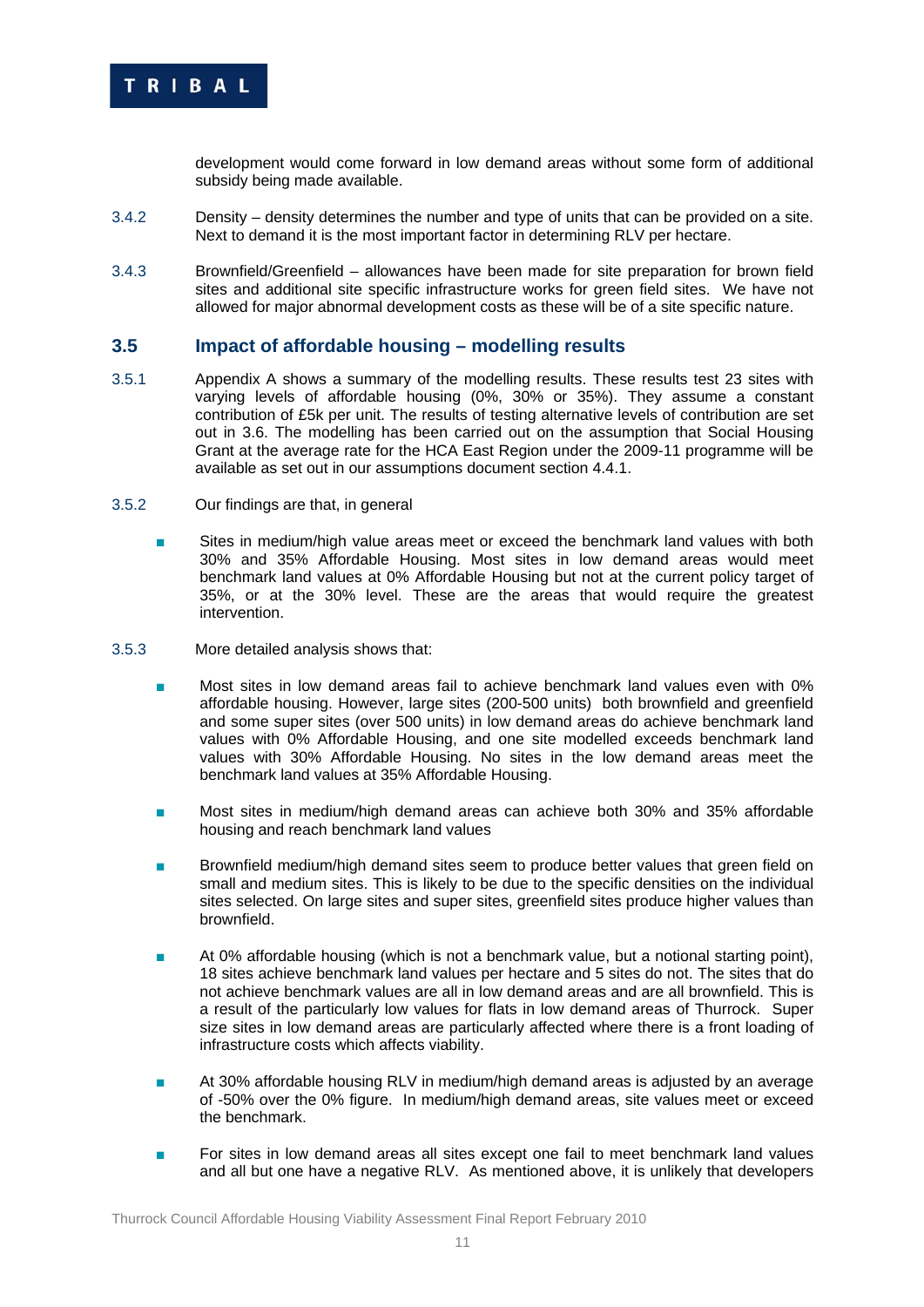

would want to build out sites in low demand locations unless additional incentives were made available. The sites that are likely to meet benchmark values are large, medium density, brown field, which gives the best value mix of housing for low demand development on an economical scale.

- At 35% affordable housing, no sites in low demand areas achieve benchmark land values. Sites in medium/high demand areas exceed benchmark land values in all but one scenario; a low density site where plot values are still at good levels.
- Figures 3.1 to 3.4 show the results of the modelling on different sizes of sites.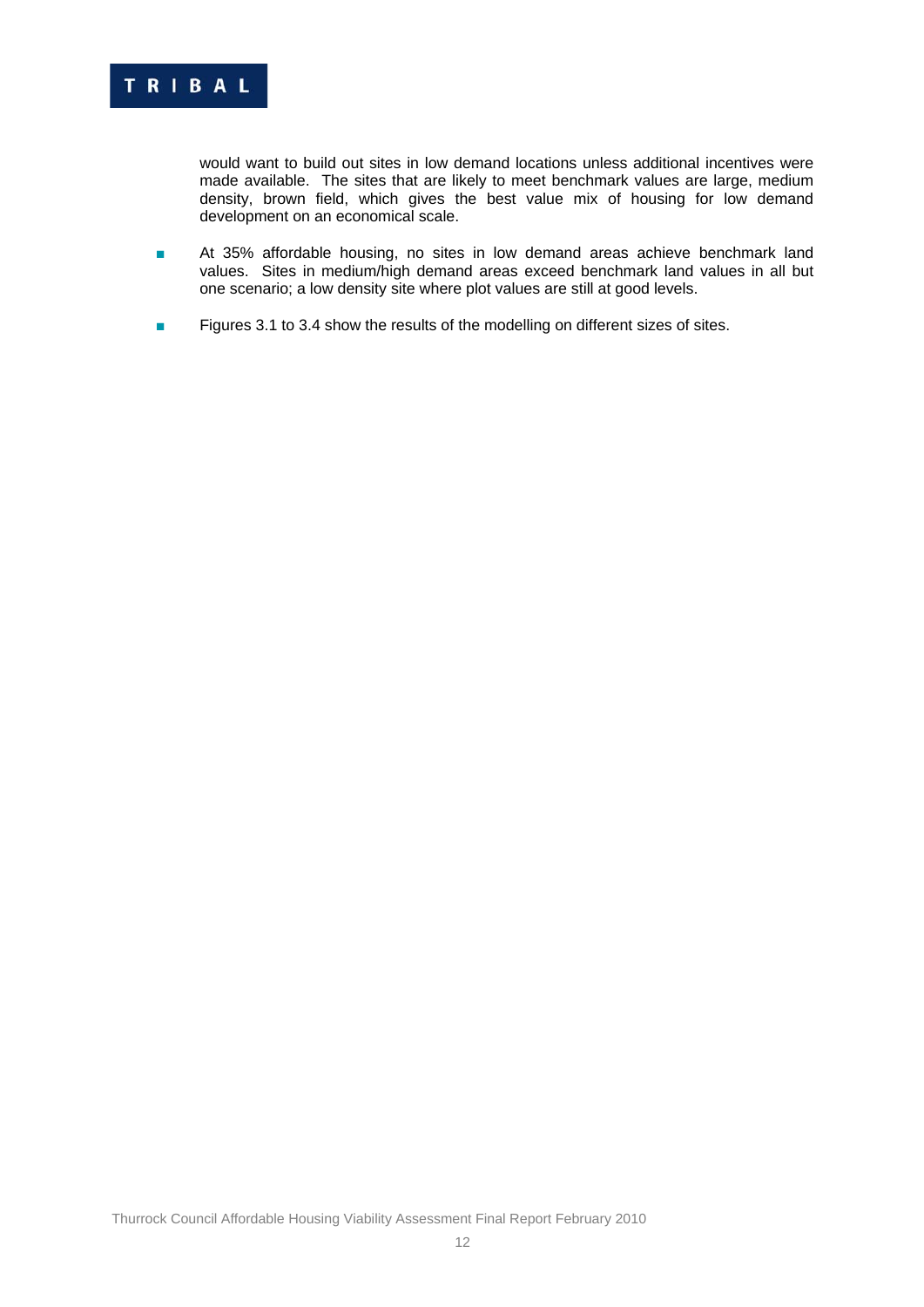

#### **Figure 3-1 RLV on Small Sites**



#### **Figure 3-2: RLV on Medium Sites**

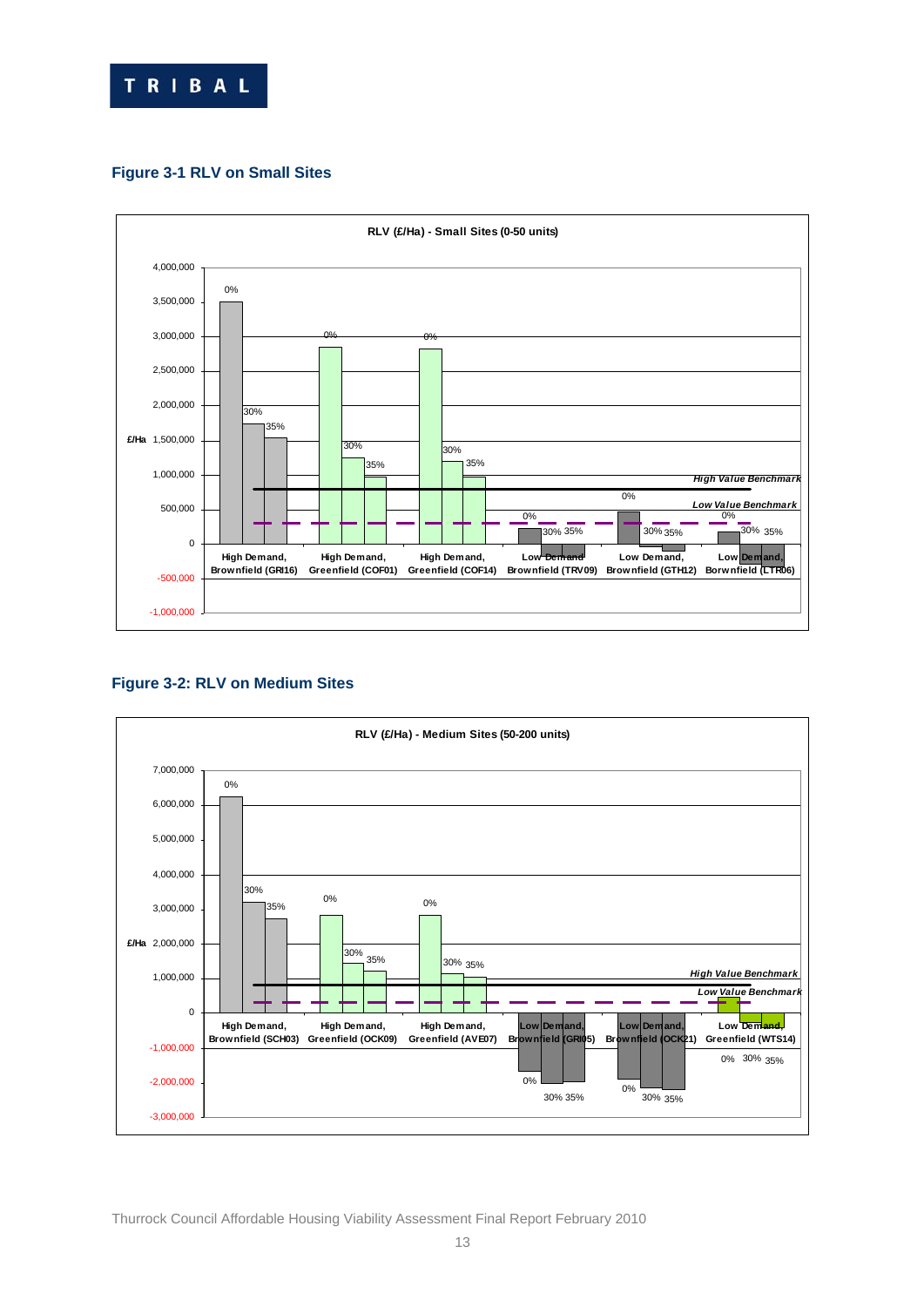







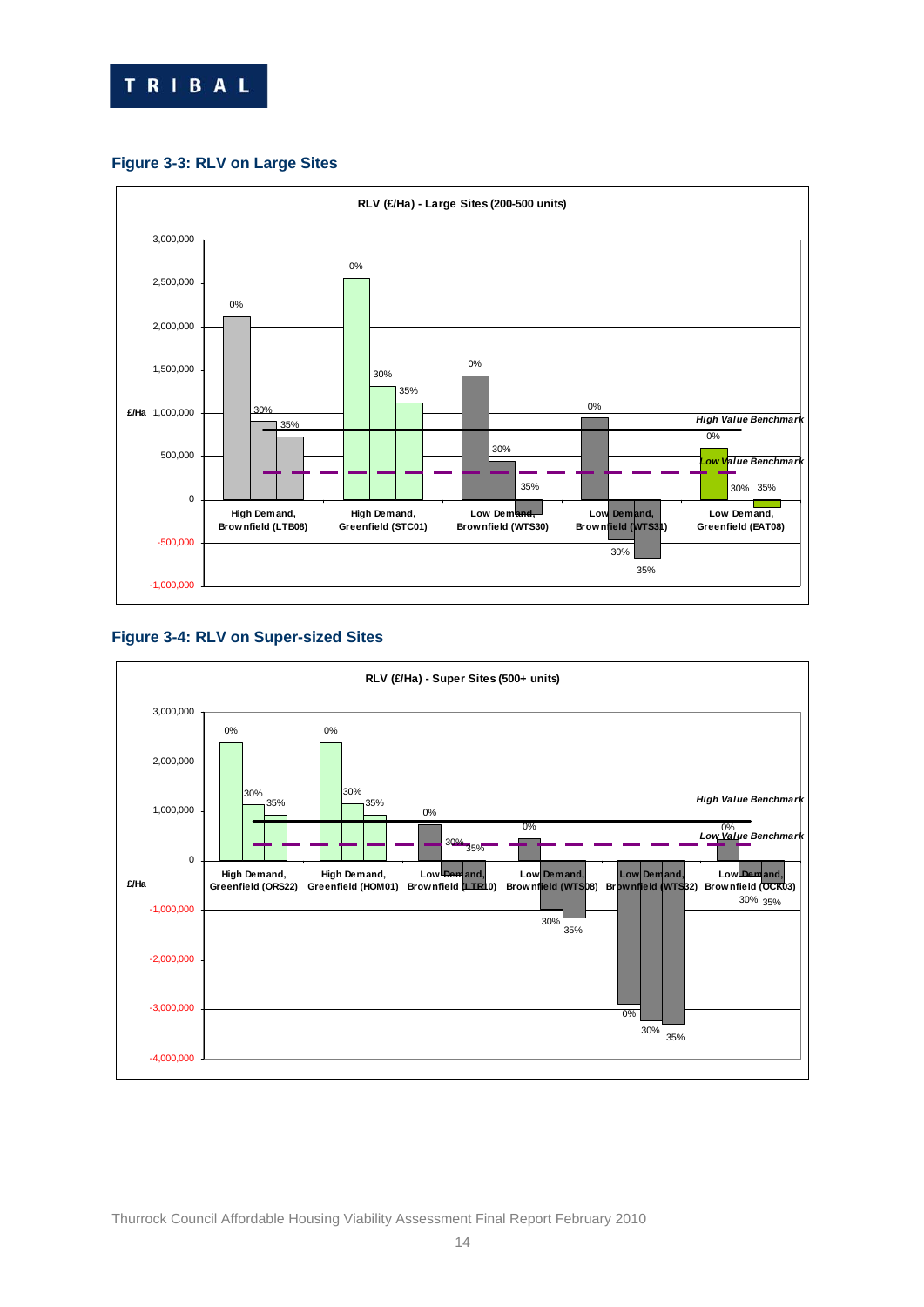

- 3.5.4 The matrices attached as Appendix A show the detailed results of the analysis. They compare the residual land value for the sites against the benchmark valuation. For each site we have included residual and benchmark values for the site and at a per hectare level on the given site. The matrices are as follows
	- Figures 3.5 3.7 are summary tables showing site value analysis, value per hectare analysis and value per unit analysis, respectively. The "traffic light" coding indicates sites that fall above or below the equivalent benchmark land values.
	- Figures 3.8 3.10 showing sites modelled to provide no affordable housing, 30% affordable housing and 35% affordable housing, respectively.

#### **3.6 Impact of varying tariff levels on the viability of affordable housing**

- 3.6.1 Additional testing has been carried out to test the impact of varying tariff levels on the Residual Land Values of a selection of sites.
- 3.6.2 A standard tariff assumption of £5k per unit has been applied in the modelling thus far. Two alternative scenarios of £10k and £15k per unit tariff levels have also been tested to assess the impact of increasing the tariff on the resulting Residual Land Values. For modelling purposes, this has been applied as a Habitable Room rate based on an average unit size of 2.94 HR per unit.
- 3.6.3 The detailed results are set out in Figures 3.5 to 3.8 below, and in Appendix A. The findings show that
	- The biggest impact of the higher tariffs is on sites in the low demand areas. These sites do not meet the benchmark values at any tariff level and the impact of increasing the tariff levels to 10k or 15k per unit reduced the RLV considerably – by just under 50% to over 500% in some cases.
	- The impact of the higher tariffs on sites in the medium/high demand area, while significant, is less severe. The difference between a £5k and a £10k tariff is less than 30% reduction in RLV in most cases and between £5k and £15k the difference is generally less than 60%.
	- At the £10k tariff level, most sites in the medium/high demand meet the benchmark land values. At the £15k level only one site meets the benchmark value. It is likely that no sites would meet the benchmark land value at a higher tariff level, for example £20k per unit.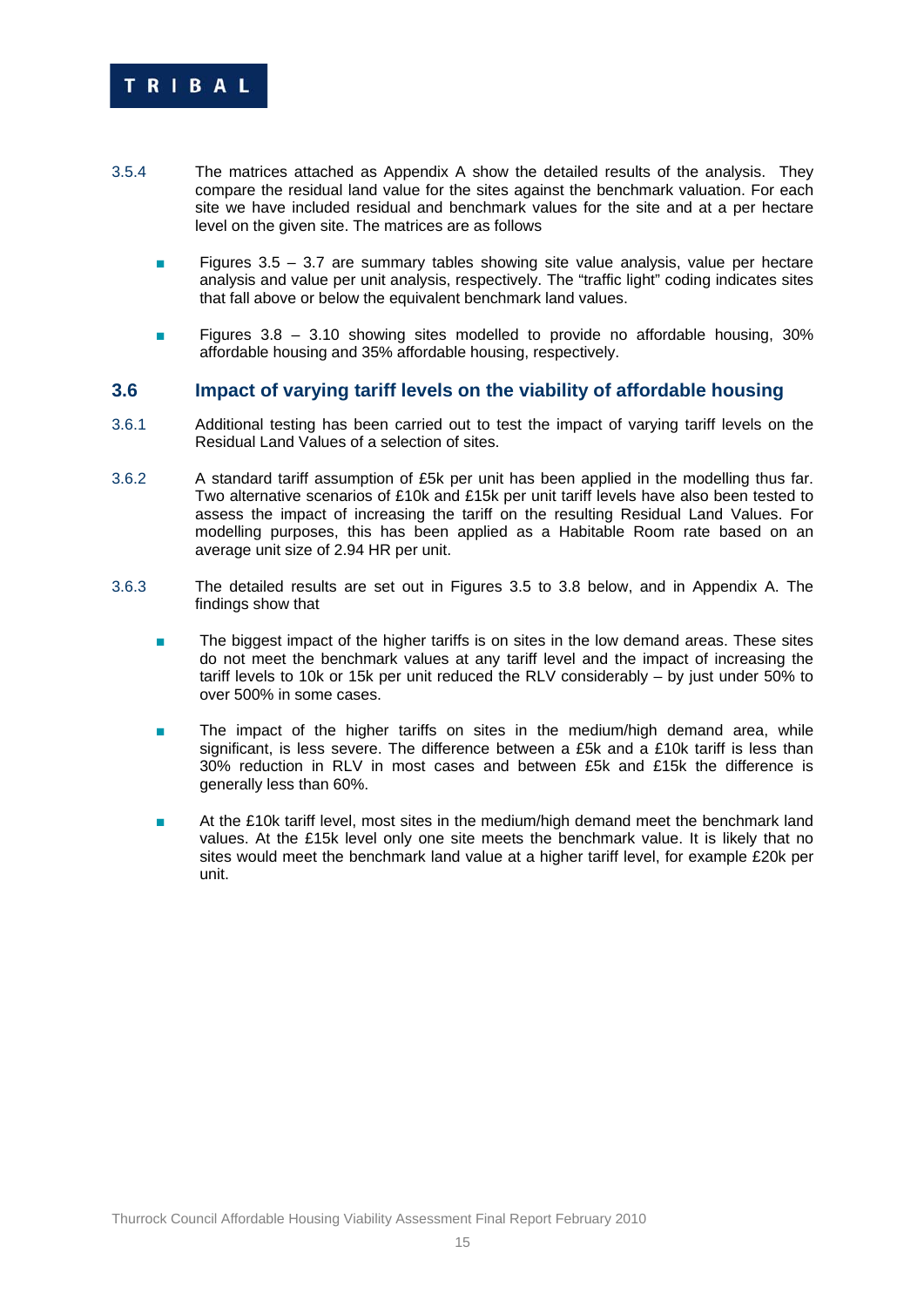



#### **Figure 3-5: RLV on small sites with 35% Affordable – alternative tariff scenarios**



#### **Figure 3-6: RLV on medium sites with 35% Affordable – alternative tariff scenarios**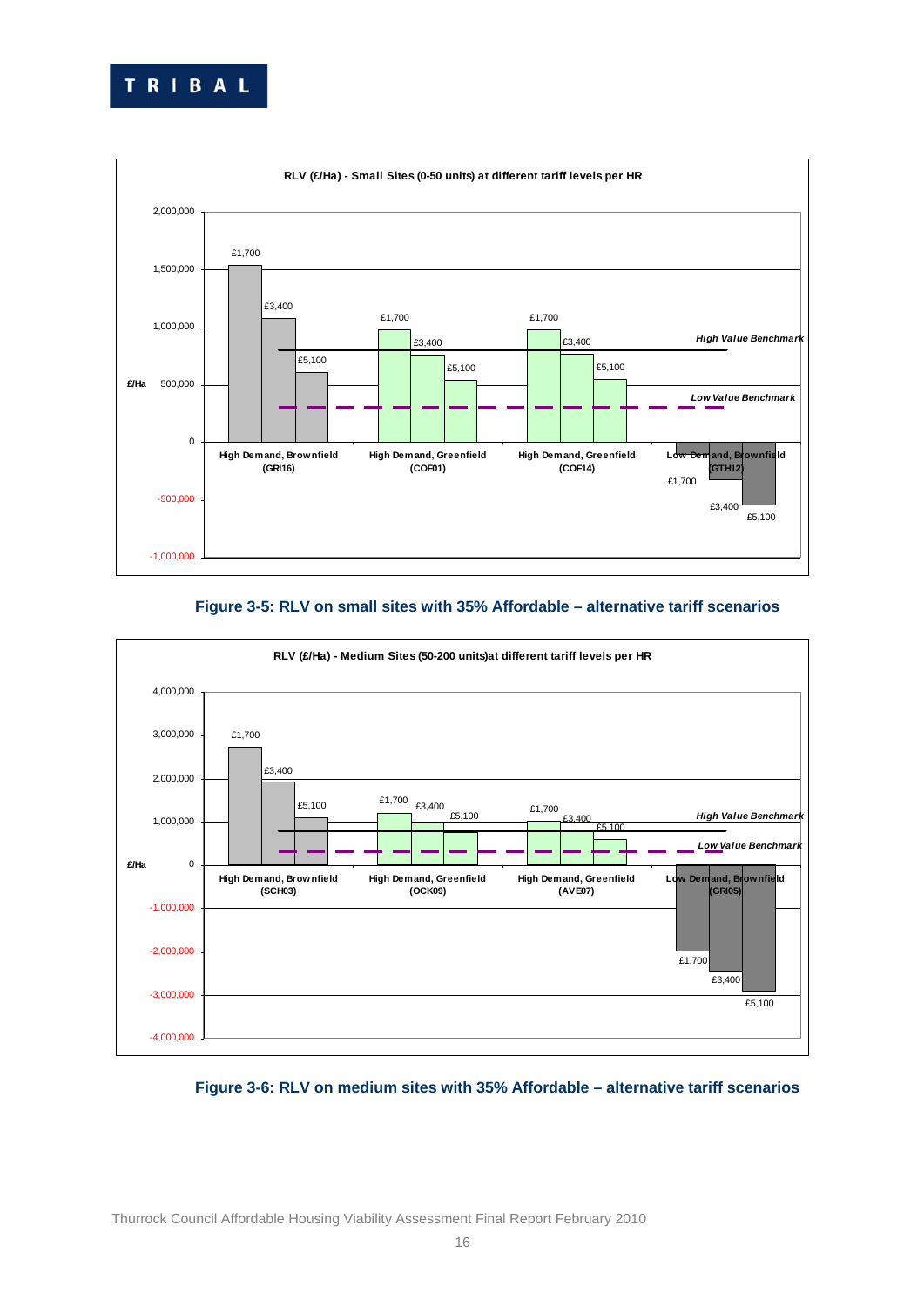



#### **Figure 3-7: RLV on large sites with 35% Affordable – alternative tariff scenarios**



#### **Figure 3-8: RLV on super sites with 35% Affordable – alternative tariff scenarios**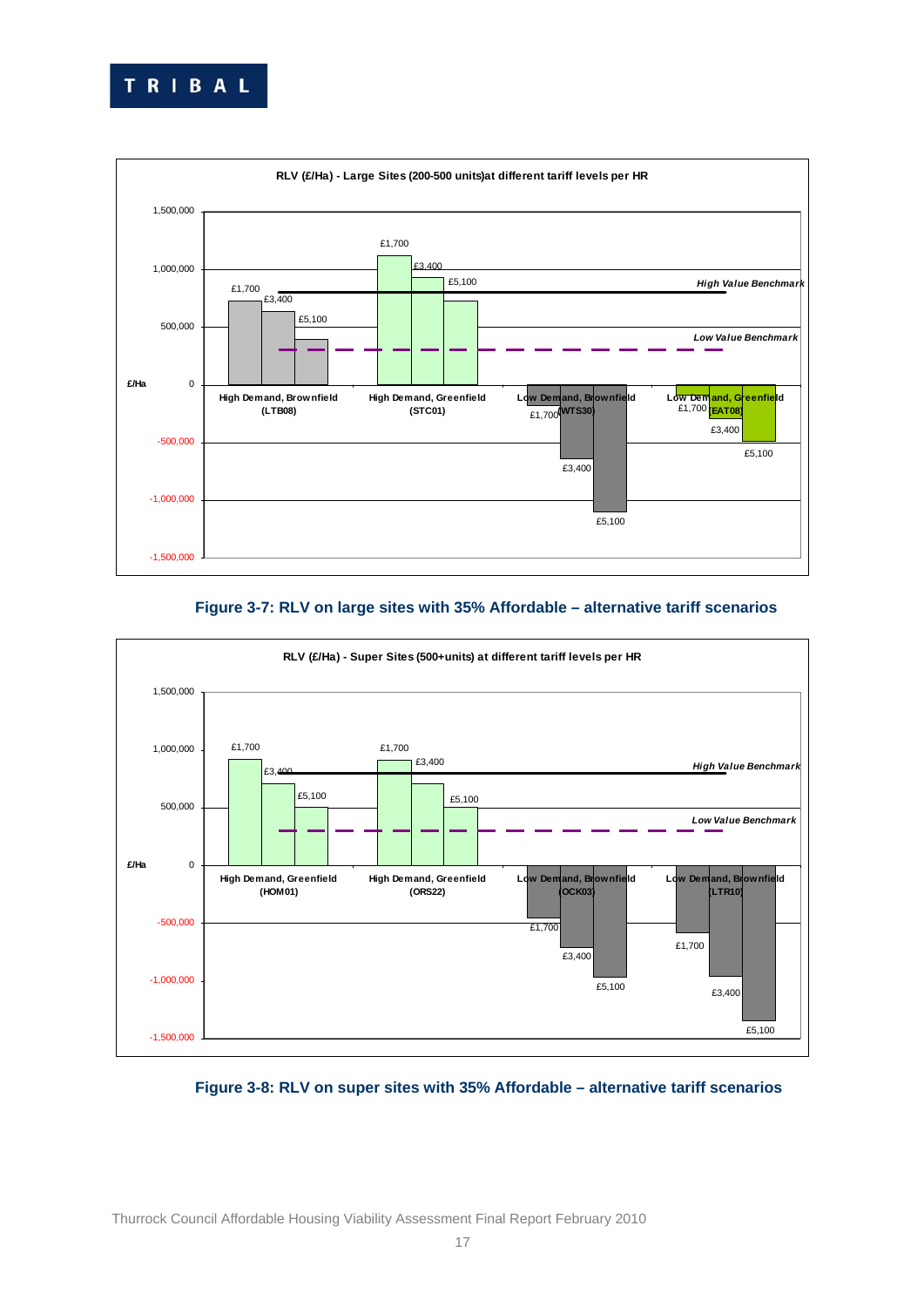

### **3.7 Policy considerations**

3.7.1 There is a significant difference in the impact of affordable housing levels on the viability according to demand area. The Council may therefore wish to consider applying a higher affordable housing requirement in areas where demand is strong, and a reduced requirement in low demand areas.

#### **Sites in medium/high demand areas:**

- 35% affordable housing is viable for many high/medium demand sites and could be considered a target. It would be expected that this would not be viable for some sites and negotiation on a site by site basis would be needed to establish viability and the affordable housing requirement to be applied.
- 30% is viable for most medium/high demand sites and would be a safe policy requirement, where less flexibility would be allowed to the developer unless significant abnormal development costs could be identified and the viability impact of these clearly demonstrated.

#### **Sites in low demand areas:**

- 3.7.2 It is doubtful whether a developer would take the risk of developing some of these sites without further incentives, or with an expectation that the regeneration of the site would alter its demand category given the improvement to the area achieved. The imposition of an affordable housing requirement in these areas does mean they are not likely to be viable without additional investment.
- 3.7.3 In these areas it would be worth considering:
	- Potential for regeneration of an area and scale of development needed to achieve this
	- Possible joint regeneration plans with LA, Development Corporation and/or RSLs
	- Making the case for higher grant rates from HCA or grant from other sources
	- Need for introduction of a more balanced tenure mix and whether a lower affordable housing target is desirable given concentration of social housing already existing in some parts of Thurrock.

#### **3.8 Policy recommendations**

- 3.8.1 Our suggestions at this stage are that the Council should adopt
	- a district wide policy, but with provisions for exemptions where developers are able to demonstrate that the sales values being achieved are not high enough to support the target affordable housing ratio. We would expect most of these exemptions to be in lower sales value areas, or on sites where there are exceptionally high remediation or infrastructure costs; or
	- **a** an area based policy, where the Council identifies areas where different ratios are required, recognising that there is variation in both need and viability in different parts of the District. This would require an ability to demonstrate a clear pattern of spatial variation in new build house prices.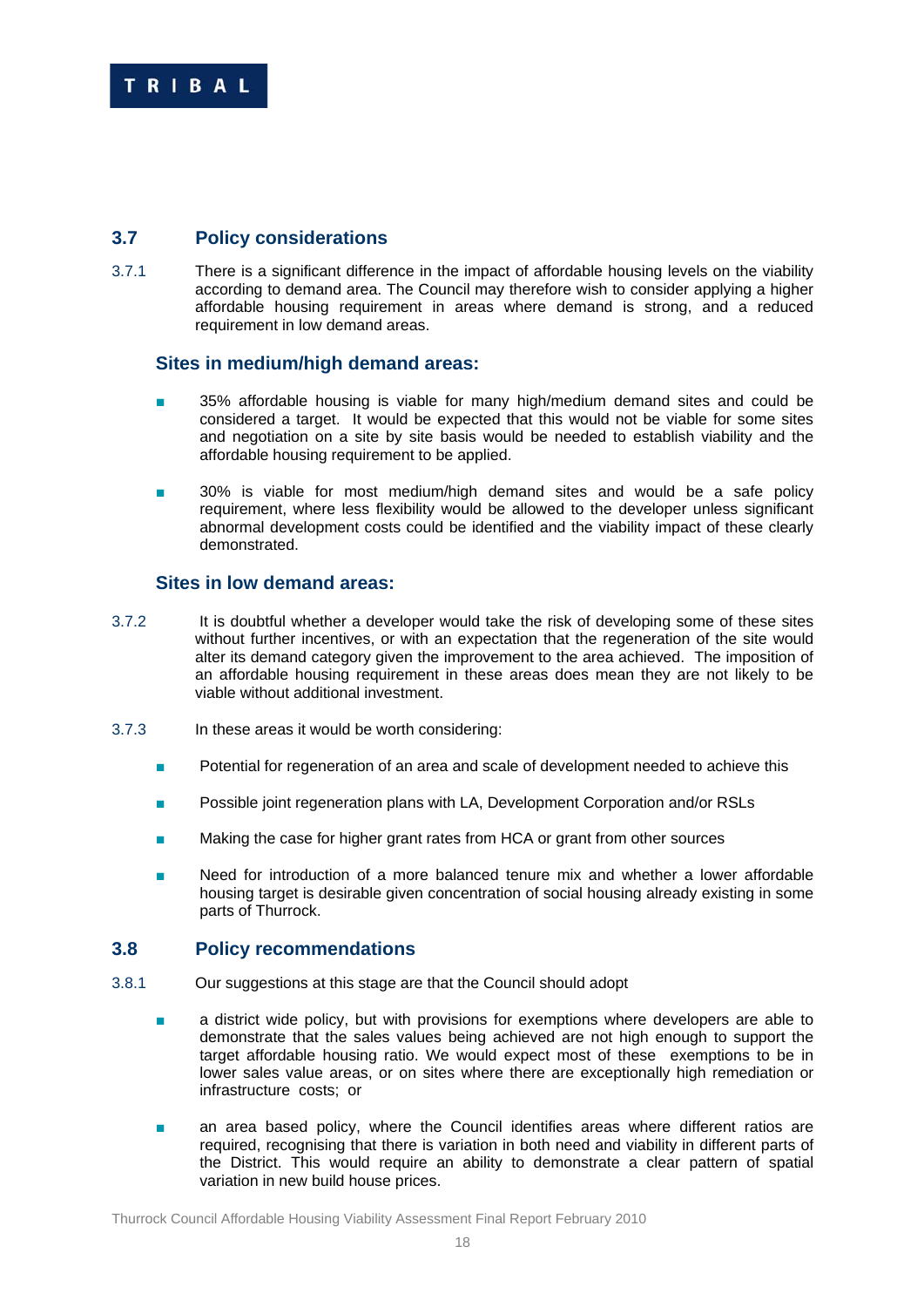

- 3.8.2 However, of these two approaches, our recommendation would be a district-wide target as the most appropriate policy for the Borough. Although there is clearly a spatial variation in new build house prices, and between areas of brownfield and greenfield land in the Borough, in practice, the difficulties associated with implementing and enforcing a zonebased affordable housing target are too complex to allow a workable policy of this nature in Thurrock.
- 3.8.3 A district wide approach would give the flexibility to allow for current economic conditions, for areas in which the sales values will not support the target; and recognises the physical constraints on much of Thurrock's housing land due to its industrial heritage. This form of policy is a workable framework which gives clarity to developers, while allowing negotiation based on open book analysis to allow developers to demonstrate the maximum reasonable amount of affordable housing is being proposed.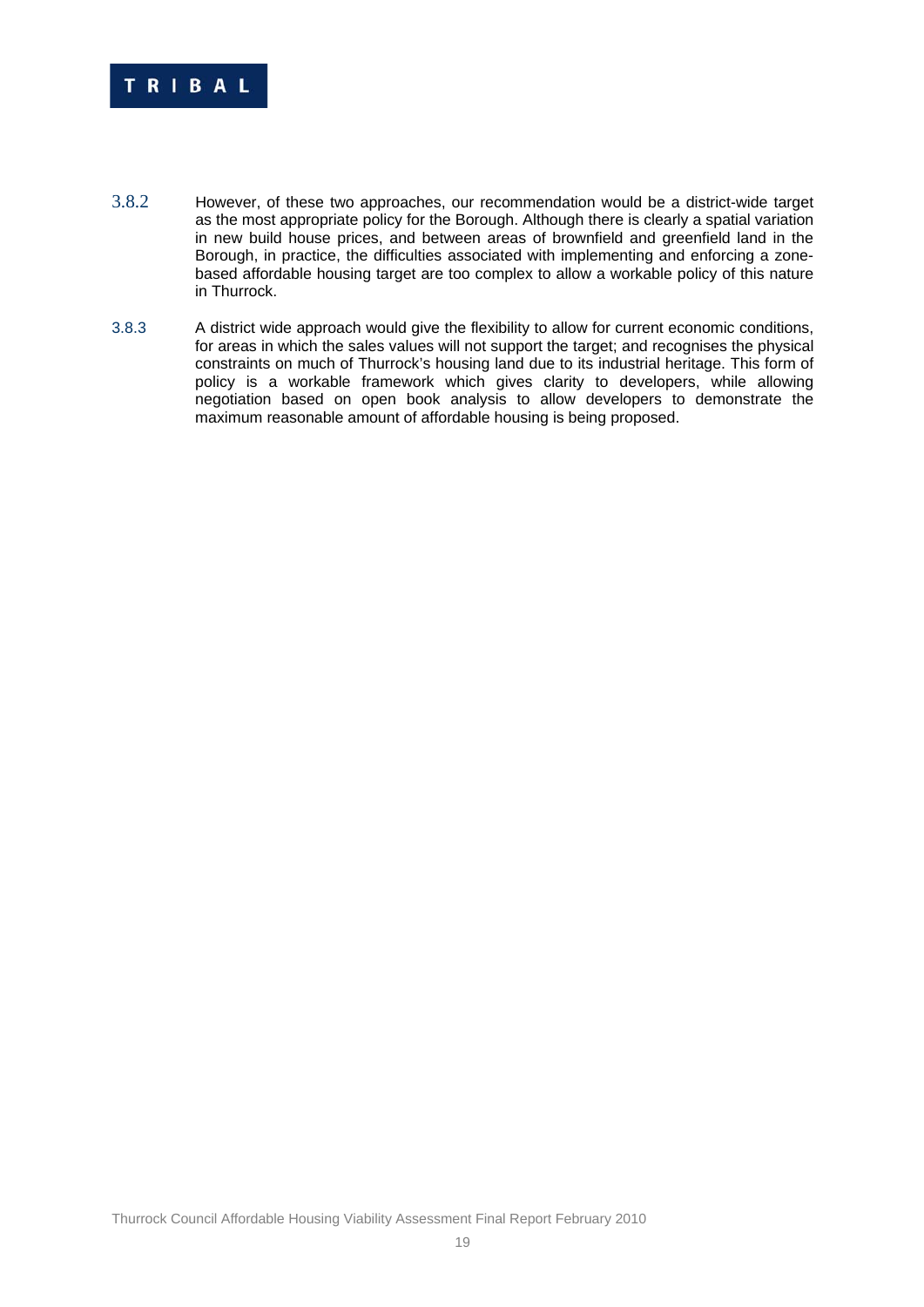

## Appendix A – Modelling Outputs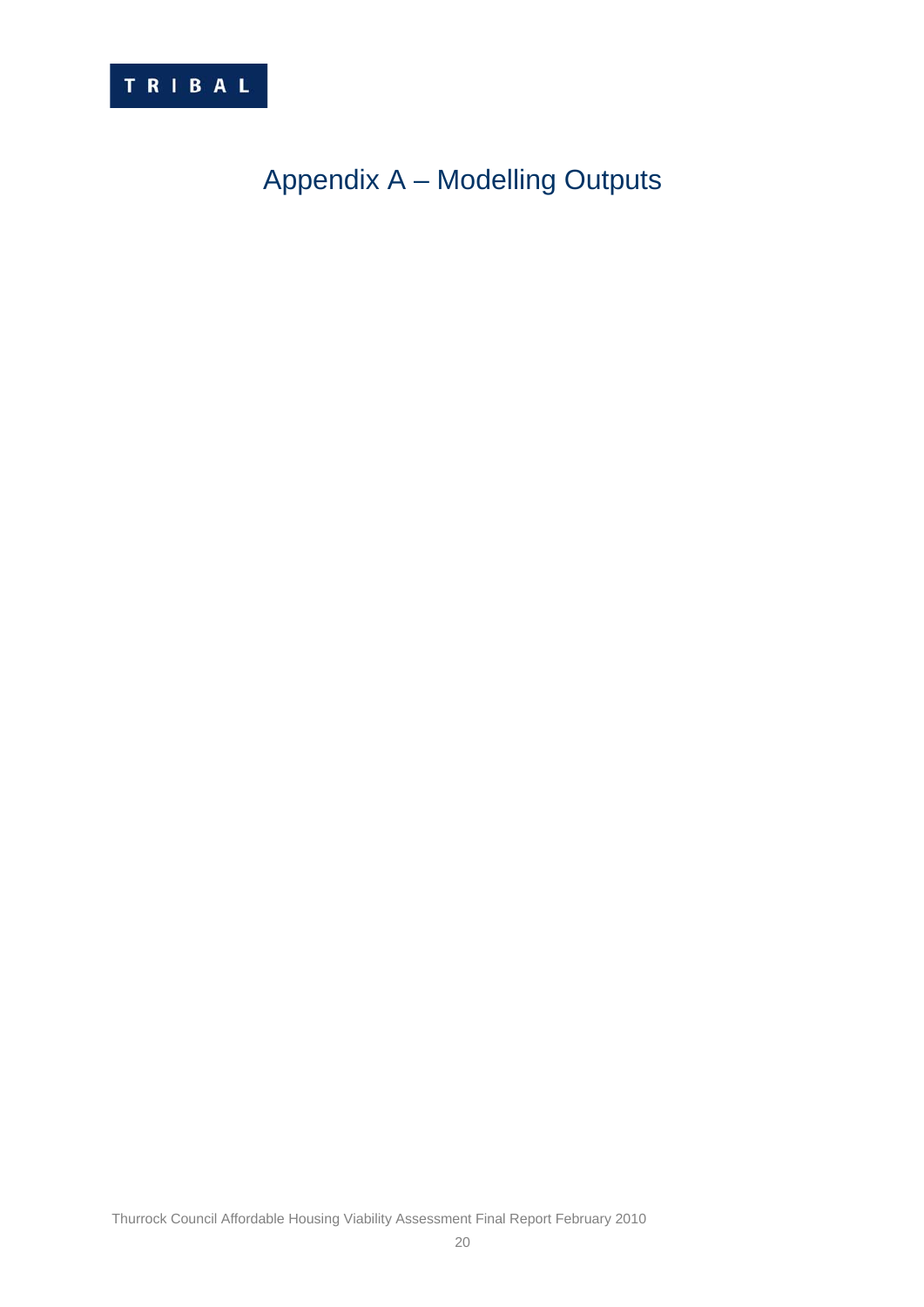

## **Figure 3-9: Summary: Site Value Analysis**

|                  | <b>Site Typologies</b>          |                                           |                                                                            |                                               |                                         | <b>Site Details</b>                                    |                                                       |                                                                                  | R <sub>IV</sub>                                                                           |                                                                                           | <b>Benchmark</b>                                                             |                                                                                | <b>Difference</b>                                                                        |                                                                                          |
|------------------|---------------------------------|-------------------------------------------|----------------------------------------------------------------------------|-----------------------------------------------|-----------------------------------------|--------------------------------------------------------|-------------------------------------------------------|----------------------------------------------------------------------------------|-------------------------------------------------------------------------------------------|-------------------------------------------------------------------------------------------|------------------------------------------------------------------------------|--------------------------------------------------------------------------------|------------------------------------------------------------------------------------------|------------------------------------------------------------------------------------------|
| <b>Site Size</b> | <b>Former Use</b>               | Demand                                    | Site no.                                                                   | Area (ha)                                     | <b>Units</b>                            | <b>Density</b>                                         | Density (units per ha)                                | 0% Aff                                                                           | 30% Aff                                                                                   | 35% Aff                                                                                   |                                                                              | 0% Aff                                                                         | 30% Aff                                                                                  | 35% Aff                                                                                  |
| <b>Small</b>     | <b>Brownfield</b><br>Greenfield | Low<br>Low<br>Low<br>High<br>High<br>High | GTH <sub>12</sub><br>LTR06<br>TRV09<br>GRI16<br>COF14<br>COF <sub>01</sub> | 0.364<br>0.8<br>0.3<br>0.43<br>0.92<br>1.23   | 15<br>24<br>14<br>47<br>34<br>46        | Medium<br>Medium<br>Medium<br>High<br>Low<br>Low       | 41.21<br>30.00<br>46.67<br>109.30<br>36.96<br>37.40   | 166.840<br>139,869<br>67.700<br>1,507,080<br>2,601,657<br>3,506,952              | $-16.486$<br>$-233,985$<br>$-53.086$<br>751,831<br>1,103,784<br>1,524,844                 | $-37.226$<br>$-259,731$<br>$-55.544$<br>659,462<br>897,138<br>1,198,831                   | 109,200<br>240,000<br>90,000<br>344,000<br>736,000<br>984,000                | 57,640<br>$-100, 131$<br>$-22.300$<br>1,163,080<br>1,865,657<br>2,522,952      | $-125.686$<br>$-473,985$<br>$-143,086$<br>407,831<br>367,784<br>540,844                  | $-146.426$<br>$-499,731$<br>$-145,544$<br>315,462<br>161,138<br>214,831                  |
| Medium           | <b>Brownfield</b><br>Greenfield | Low<br>Low<br>High<br>High<br>Low<br>High | GRI05<br>OCK21<br>SCH <sub>03</sub><br>AVE07<br>WTS14<br>OCK09             | 0.59<br>0.8<br>0.77<br>4.90<br>3.3<br>1.51    | 66<br>80<br>153<br>184<br>163<br>66     | High<br>High<br>High<br>Low<br>Medium<br>Medium        | 111.86<br>100.00<br>198.70<br>37.55<br>49.39<br>43.71 | $-997.896$<br>$-1,527,092$<br>4,818,182<br>13,782,612<br>1,471,040<br>4,266,186  | $-1.191.043$<br>$-1,731,562$<br>2,458,529<br>5,483,614<br>$-904.638$<br>2,186,924         | $-1,169,986$<br>$-1,761,367$<br>2,096,419<br>4,991,965<br>$-1,343,177$<br>1,808,390       | 177,000<br>240,000<br>616,000<br>3,920,000<br>990,000<br>1,208,000           | $-1,174,896$<br>$-1,767,092$<br>4,202,182<br>9,862,612<br>481,040<br>3,058,186 | $-1,368,043$<br>$-1,971,562$<br>1,842,529<br>1,563,614<br>$-1,894,638$<br>978,924        | $-1,346,986$<br>$-2,001,367$<br>1,480,419<br>1,071,965<br>$-2,333,177$<br>600,390        |
| Large            | <b>Brownfield</b><br>Greenfield | Low<br>Low<br>High<br>Low<br>High         | <b>WTS30</b><br>WTS31<br>LTB08<br>EAT08<br>STC01                           | 2.50<br>2.5<br>9.36<br>8.28<br>8.20           | 233<br>236<br>281<br>331<br>328         | Medium<br>Medium<br>Low<br>Medium<br>Medium            | 93.20<br>94.40<br>30.02<br>40.00<br>40.00             | 3.581.184<br>2,338,546<br>19,747,460<br>4.896.318<br>20,902,177                  | 1,113,615<br>$-1,167,811$<br>8,384,799<br>$-41.701$<br>10,756,448                         | $-440.458$<br>$-1,687,674$<br>6,793,784<br>$-757,772$<br>9,200,942                        | 750,000<br>750,000<br>7,488,000<br>2,482,500<br>6,560,000                    | 2,831,184<br>1,588,546<br>12,259,460<br>2,413,818<br>14,342,177                | 363,615<br>$-1,917,811$<br>896,799<br>$-2,524,201$<br>4,196,448                          | $-1,190,458$<br>$-2,437,674$<br>$-694,216$<br>$-3,240,272$<br>2,640,942                  |
| Super            | <b>Brownfield</b><br>Greenfield | Low<br>Low<br>Low<br>Low<br>High<br>High  | LTR <sub>10</sub><br>WTS08<br><b>WTS32</b><br>OCK03<br>ORS22<br>HOM01      | 7.95<br>5.3<br>9.8<br>17.70<br>18.03<br>17.90 | 583<br>502<br>1244<br>876<br>721<br>716 | Medium<br>Medium<br>High<br>Medium<br>Medium<br>Medium | 73.33<br>94.72<br>126.94<br>49.49<br>40.00<br>40.00   | 5.713.883<br>2.341.205<br>$-28.492.887$<br>7,555,629<br>42.834.466<br>42,518,737 | $-2,389,939$<br>$-5.181.010$<br>$-31,762,779$<br>$-5,628,004$<br>20.203.491<br>20,422,305 | $-4.646.014$<br>$-6.084.488$<br>$-32,429,148$<br>$-8.040.800$<br>16,467,947<br>16,435,544 | 2,385,000<br>1,590,000<br>2,940,000<br>5,310,000<br>14,420,000<br>14,320,000 | 3,328,883<br>751.205<br>$-31,432,887$<br>2,245,629<br>28,414,466<br>28,198,737 | $-4,774,939$<br>$-6,771,010$<br>$-34,702,779$<br>$-10,938,004$<br>5,783,491<br>6,102,305 | $-7,031,014$<br>$-7,674,488$<br>$-35,369,148$<br>$-13,350,800$<br>2,047,947<br>2,115,544 |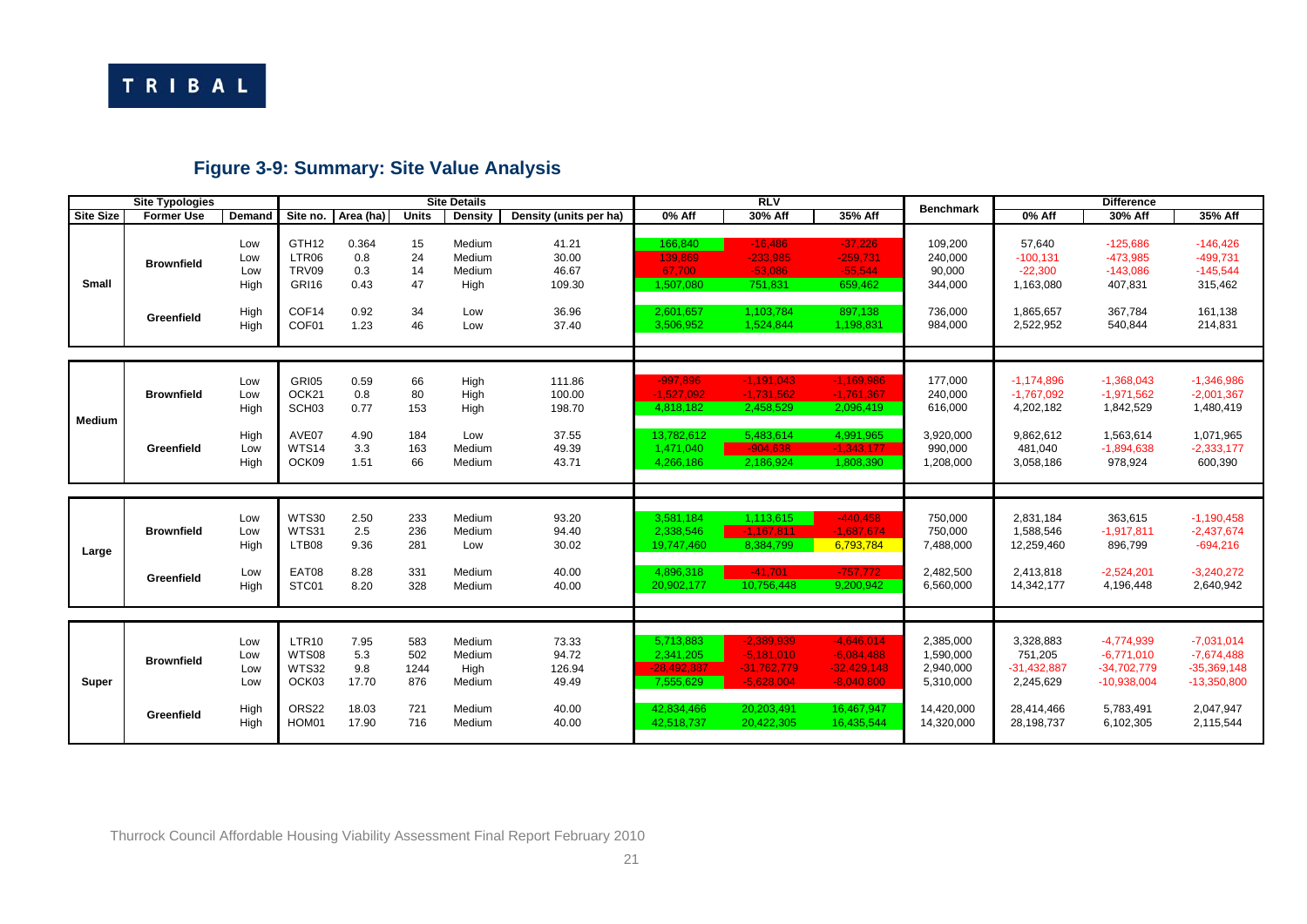

## **Figure 3-10: Summary: Value per hectare analysis**

|                  | <b>Site Typologies</b>          |                                           |                                                                                   |                                                 |                                         | <b>Site Details</b>                                    |                                                       |                                                                                | RIV                                                                               |                                                                                   |                                                                |                                                                                | <b>Difference</b>                                                              |                                                                                |
|------------------|---------------------------------|-------------------------------------------|-----------------------------------------------------------------------------------|-------------------------------------------------|-----------------------------------------|--------------------------------------------------------|-------------------------------------------------------|--------------------------------------------------------------------------------|-----------------------------------------------------------------------------------|-----------------------------------------------------------------------------------|----------------------------------------------------------------|--------------------------------------------------------------------------------|--------------------------------------------------------------------------------|--------------------------------------------------------------------------------|
| <b>Site Size</b> | <b>Former Use</b>               | Demand                                    | Site no.                                                                          | Area (ha)                                       | <b>Units</b>                            | Density                                                | Density (units per ha)                                | 0% Aff                                                                         | 30% Aff                                                                           | 35% Aff                                                                           | <b>Benchmark</b>                                               | 0% Aff                                                                         | 30% Aff                                                                        | 35% Aff                                                                        |
| <b>Small</b>     | <b>Brownfield</b><br>Greenfield | Low<br>Low<br>Low<br>High<br>High<br>High | GTH <sub>12</sub><br>LTR06<br>TRV09<br><b>GRI16</b><br>COF <sub>14</sub><br>COF01 | 0.364<br>0.800<br>0.300<br>0.43<br>0.92<br>1.23 | 15<br>24<br>14<br>47<br>34<br>46        | Medium<br>Medium<br>Medium<br>High<br>Low<br>Low       | 41.21<br>30.00<br>46.67<br>109.30<br>36.96<br>37.40   | 458.352<br>174.836<br>225.668<br>3,504,837<br>2.827.888<br>2,851,180           | $-45,291$<br>$-292,481$<br>$-176.953$<br>1,748,444<br>1,199,765<br>1,239,711      | $-102,269$<br>$-324,664$<br>$-185.147$<br>1,533,633<br>975,150<br>974,659         | 300,000<br>300,000<br>300,000<br>800,000<br>800,000<br>800,000 | 158,352<br>$-125,164$<br>$-74,332$<br>2,704,837<br>2,027,888<br>2,051,180      | $-345,291$<br>$-592,481$<br>$-476,953$<br>948,444<br>399,765<br>439,711        | $-402,269$<br>$-624,664$<br>$-485,147$<br>733,633<br>175,150<br>174,659        |
| Medium           | <b>Brownfield</b><br>Greenfield | Low<br>Low<br>High<br>High<br>Low<br>High | GRI05<br>OCK21<br>SCH <sub>03</sub><br>AVE07<br><b>WTS14</b><br>OCK09             | 0.59<br>0.80<br>0.77<br>4.90<br>3.30<br>1.51    | 66<br>80<br>153<br>184<br>163<br>66     | High<br>High<br>High<br>Low<br>Medium<br>Medium        | 111.86<br>100.00<br>198.70<br>37.55<br>49.39<br>43.71 | $-1.691.349$<br>$-1.908.865$<br>6,257,379<br>2.812.778<br>445.770<br>2,825,289 | $-2,018,717$<br>$-2,164,453$<br>3,192,895<br>1,119,105<br>$-274.133$<br>1,448,294 | $-1.983.027$<br>$-2,201,708$<br>2,722,622<br>1,018,768<br>$-407,023$<br>1,197,609 | 300,000<br>300,000<br>800,000<br>800,000<br>300,000<br>800,000 | $-1,991,349$<br>$-2,208,865$<br>5,457,379<br>2,012,778<br>145,770<br>2,025,289 | $-2,318,717$<br>$-2,464,453$<br>2,392,895<br>319,105<br>$-574,133$<br>648,294  | $-2,283,027$<br>$-2,501,708$<br>1,922,622<br>218,768<br>$-707,023$<br>397,609  |
| Large            | <b>Brownfield</b><br>Greenfield | Low<br>Low<br>High<br>Low<br>High         | <b>WTS30</b><br><b>WTS31</b><br>LTB08<br>EAT08<br>STC01                           | 2.50<br>2.50<br>9.36<br>8.28<br>8.20            | 233<br>236<br>281<br>331<br>328         | Medium<br>Medium<br>Low<br>Medium<br>Medium            | 93.20<br>94.40<br>30.02<br>40.00<br>40.00             | 1.432.474<br>935.418<br>2,109,771<br>591,700<br>2,549,046                      | 445,446<br>$-467.124$<br>895,812<br>$-5.039$<br>1,311,762                         | $-176, 183$<br>$-675,069$<br>725,832<br>$-91.574$<br>1,122,066                    | 300,000<br>300,000<br>800,000<br>300,000<br>800,000            | 1,132,474<br>635,418<br>1,309,771<br>291.700<br>1,749,046                      | 145,446<br>$-767,124$<br>95,812<br>$-305,039$<br>511,762                       | $-476,183$<br>$-975,069$<br>$-74,168$<br>$-391,574$<br>322,066                 |
| Super            | <b>Brownfield</b><br>Greenfield | Low<br>Low<br>Low<br>Low<br>High<br>High  | LTR <sub>10</sub><br><b>WTS08</b><br><b>WTS32</b><br>OCK03<br>ORS22<br>HOM01      | 7.95<br>5.30<br>9.80<br>17.70<br>18.03<br>17.90 | 583<br>502<br>1244<br>876<br>721<br>716 | Medium<br>Medium<br>High<br>Medium<br>Medium<br>Medium | 73.33<br>94.72<br>126.94<br>49.49<br>40.00<br>40.00   | 718.727<br>441.737<br>$-2.907.437$<br>426.872<br>2,376,392<br>2,375,348        | $-300.621$<br>$-977.549$<br>$-3,241,100$<br>$-317,966$<br>1,120,859<br>1,140,911  | $-584.404$<br>$-1,148,017$<br>$-3,309,097$<br>$-454,282$<br>913,617<br>918,187    | 300,000<br>300,000<br>300,000<br>300,000<br>800,000<br>800,000 | 418.727<br>141,737<br>$-3,207,437$<br>126,872<br>1,576,392<br>1,575,348        | $-600.621$<br>$-1,277,549$<br>$-3,541,100$<br>$-617,966$<br>320,859<br>340,911 | $-884,404$<br>$-1,448,017$<br>$-3,609,097$<br>$-754,282$<br>113,617<br>118,187 |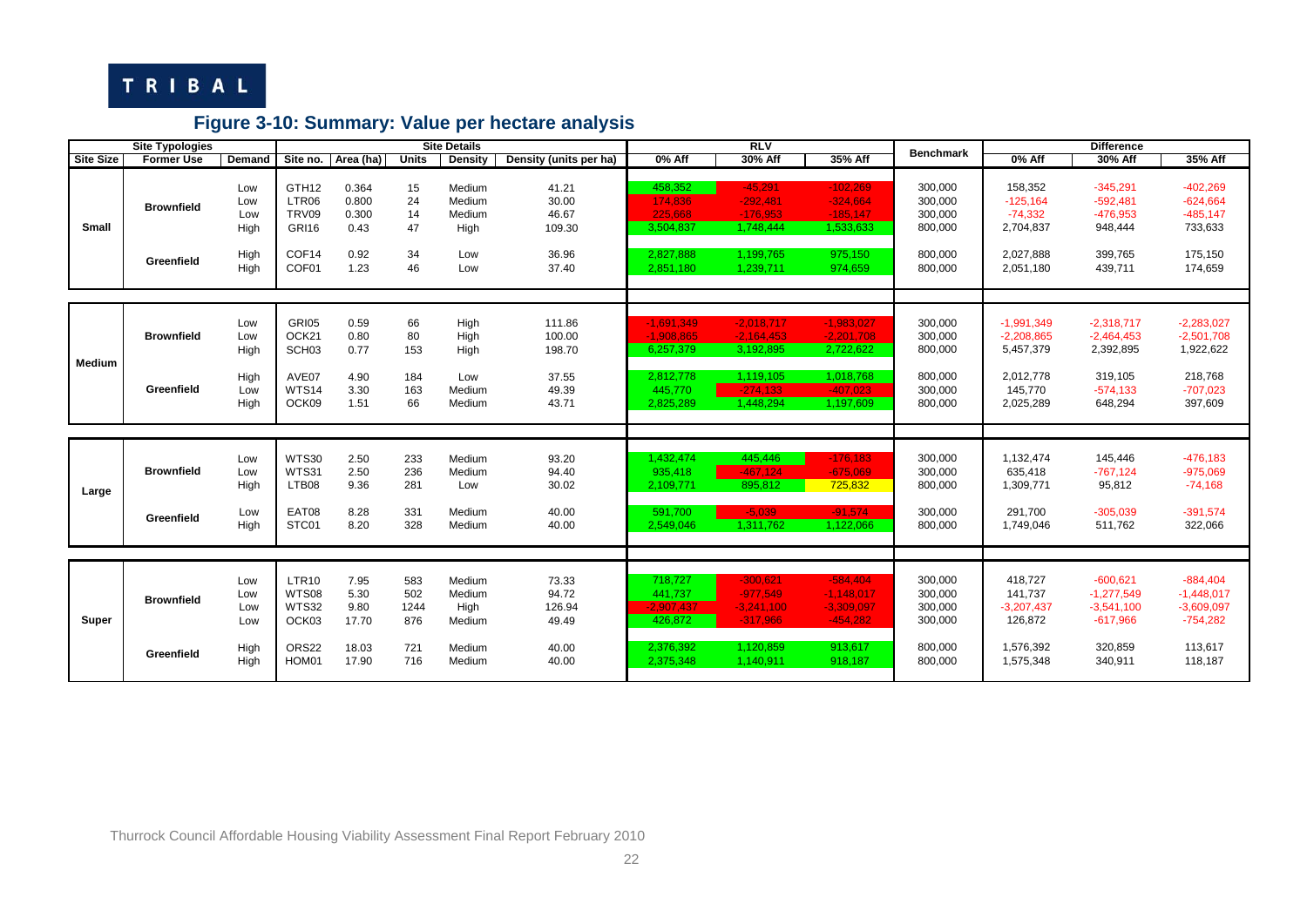

## **Figure 3-11: Summary: Value per Unit Analysis**

|                  | <b>Site Typologies</b>          |                                           |                                                                              |                                                 |                                         | <b>Site Details</b>                                    |                                                       |                                                          | R <sub>W</sub>                                                     |                                                                    | <b>Benchmark</b>                                      |                                                                  | <b>Difference</b>                                                 |                                                                    |
|------------------|---------------------------------|-------------------------------------------|------------------------------------------------------------------------------|-------------------------------------------------|-----------------------------------------|--------------------------------------------------------|-------------------------------------------------------|----------------------------------------------------------|--------------------------------------------------------------------|--------------------------------------------------------------------|-------------------------------------------------------|------------------------------------------------------------------|-------------------------------------------------------------------|--------------------------------------------------------------------|
| <b>Site Size</b> | <b>Former Use</b>               | Demand                                    | Site no.                                                                     | Area (ha)                                       | <b>Units</b>                            | Density                                                | Density (units per ha)                                | $0%$ Aff                                                 | 30% Aff                                                            | 35% Aff                                                            |                                                       | 0% Aff                                                           | 30% Aff                                                           | 35% Aff                                                            |
| <b>Small</b>     | <b>Brownfield</b><br>Greenfield | Low<br>Low<br>Low<br>High<br>High<br>High | GTH <sub>12</sub><br>LTR06<br>TRV09<br><b>GRI16</b><br>COF14<br>COF01        | 0.364<br>0.800<br>0.300<br>0.43<br>0.92<br>1.23 | 15<br>24<br>14<br>47<br>34<br>46        | Medium<br>Medium<br>Medium<br>High<br>Low<br>Low       | 41.21<br>30.00<br>46.67<br>109.30<br>36.96<br>37.40   | 11,123<br>5,828<br>4,836<br>32,066<br>76,519<br>76,238   | $-1,099$<br>$-9,749$<br>$-3,792$<br>15,996<br>32,464<br>33,149     | $-2,482$<br>$-10,822$<br>$-3,967$<br>14,031<br>26,386<br>26,062    | 7,280<br>10,000<br>6,429<br>7,319<br>21,647<br>21,391 | 3,843<br>$-4,172$<br>$-1,593$<br>24,746<br>54,872<br>54,847      | $-8,379$<br>$-19,749$<br>$-10,220$<br>8,677<br>10,817<br>11,757   | $-9,762$<br>$-20,822$<br>$-10,396$<br>6,712<br>4,739<br>4,670      |
| Medium           | <b>Brownfield</b><br>Greenfield | Low<br>Low<br>High<br>High<br>Low<br>High | GRI05<br>OCK21<br>SCH <sub>03</sub><br>AVE07<br>WTS14<br>OCK09               | 0.59<br>0.80<br>0.77<br>4.90<br>3.30<br>1.51    | 66<br>80<br>153<br>184<br>163<br>66     | High<br>High<br>High<br>Low<br>Medium<br>Medium        | 111.86<br>100.00<br>198.70<br>37.55<br>49.39<br>43.71 | $-15.120$<br>$-19.089$<br>31,491<br>74,905<br>64,639     | $-18,046$<br>$-21,645$<br>16,069<br>29,802<br>33,135               | $-17,727$<br>$-22,017$<br>13,702<br>27,130<br>27,400               | 2,682<br>3,000<br>4,026<br>21,304<br>6,074<br>18,303  | $-17,801$<br>$-22,089$<br>27,465<br>53,601<br>$-6,074$<br>46,336 | $-20,728$<br>$-24,645$<br>12,043<br>8,498<br>$-6,074$<br>14,832   | $-20,409$<br>$-25,017$<br>9,676<br>5,826<br>$-6,074$<br>9,097      |
| Large            | <b>Brownfield</b><br>Greenfield | Low<br>Low<br>High<br>Low<br>High         | <b>WTS30</b><br><b>WTS31</b><br>LTB08<br>EAT08<br>STC01                      | 2.50<br>2.50<br>9.36<br>8.28<br>8.20            | 233<br>236<br>281<br>331<br>328         | Medium<br>Medium<br>Low<br>Medium<br>Medium            | 93.20<br>94.40<br>30.02<br>40.00<br>40.00             | 15,370<br>9,909<br>70,276<br>14,793<br>63,726            | 4,779<br>$-4.948$<br>29,839<br>$-126$<br>32,794                    | $-1,890$<br>$-7,151$<br>24,177<br>$-2.289$<br>28,052               | 3,219<br>3,178<br>26,648<br>7,500<br>20,000           | 12,151<br>6,731<br>43,628<br>7,293<br>43,726                     | 1,561<br>$-8,126$<br>3,191<br>$-7,626$<br>12,794                  | $-5,109$<br>$-10,329$<br>$-2,471$<br>$-9,789$<br>8,052             |
| Super            | <b>Brownfield</b><br>Greenfield | Low<br>Low<br>Low<br>Low<br>High<br>High  | LTR <sub>10</sub><br><b>WTS08</b><br><b>WTS32</b><br>OCK03<br>ORS22<br>HOM01 | 7.95<br>5.30<br>9.80<br>17.70<br>18.03<br>17.90 | 583<br>502<br>1244<br>876<br>721<br>716 | Medium<br>Medium<br>High<br>Medium<br>Medium<br>Medium | 73.33<br>94.72<br>126.94<br>49.49<br>40.00<br>40.00   | 9,801<br>4.664<br>$-22,904$<br>8.625<br>59,410<br>59,384 | $-4,099$<br>$-10,321$<br>$-25,533$<br>$-6.425$<br>28,021<br>28,523 | $-7,969$<br>$-12,120$<br>$-26,068$<br>$-9.179$<br>22,840<br>22,955 | 4,091<br>3,167<br>2,363<br>6,062<br>20,000<br>20,000  | 5,710<br>1,496<br>$-25,268$<br>2,564<br>39,410<br>39,384         | $-8,190$<br>$-13,488$<br>$-27,896$<br>$-12,486$<br>8,021<br>8,523 | $-12,060$<br>$-15,288$<br>$-28,432$<br>$-15,241$<br>2,840<br>2,955 |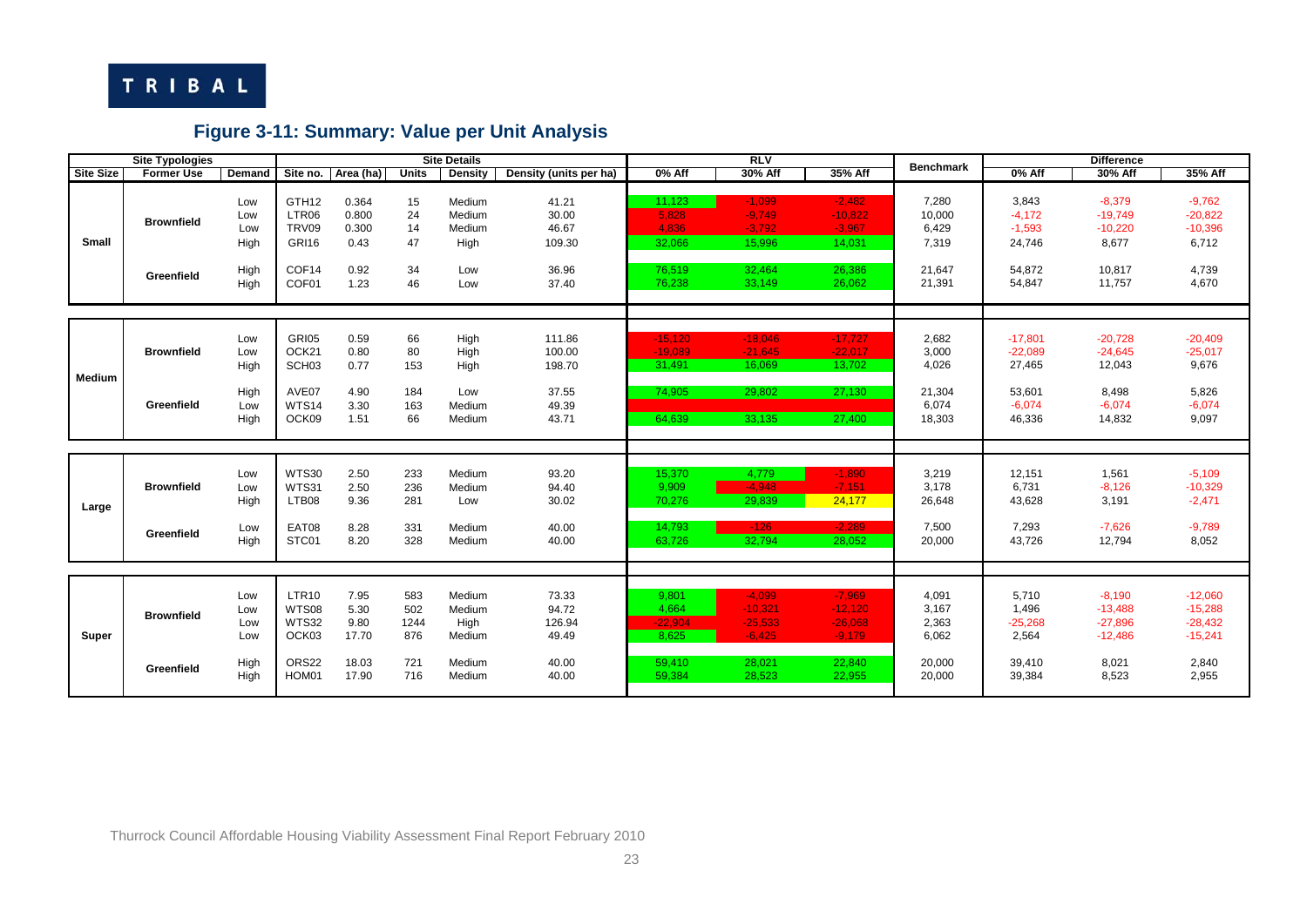

## **Figure 3-12: Model Outputs 0% Affordable Housing**

|                            | <b>Site Typologies</b>          |                                   |                                                            |                                     | <b>Site Details</b>             |                                             |                                            |                                                                 | <b>Residual Land Valuation</b>                            |                                               |                                                           | <b>Benchmark Valuation</b>                          |                                             |                                                                 | <b>Difference</b>                                            |                                                   |
|----------------------------|---------------------------------|-----------------------------------|------------------------------------------------------------|-------------------------------------|---------------------------------|---------------------------------------------|--------------------------------------------|-----------------------------------------------------------------|-----------------------------------------------------------|-----------------------------------------------|-----------------------------------------------------------|-----------------------------------------------------|---------------------------------------------|-----------------------------------------------------------------|--------------------------------------------------------------|---------------------------------------------------|
| <b>Site</b><br><b>Size</b> | <b>Former Use</b>               | <b>Demand</b>                     | Site no.                                                   | Area<br>(ha)                        | <b>Units</b>                    | <b>Density</b>                              | <b>Density</b><br>(units per<br>ha)        | <b>Site Value</b><br>$(\mathbf{f})$                             | Value (£ per<br>Ha)                                       | Value (£<br>per unit)                         | <b>Site Value</b><br>(E)                                  | Value (£ per<br>Ha)                                 | Value (£ per<br>unit)                       | Site $(E)$                                                      | Per hectare<br>(E)                                           | Per unit (£)                                      |
| <b>Small</b>               | <b>Brownfield</b><br>Greenfield | Low<br>Low<br>Low<br>High<br>High | GTH <sub>12</sub><br>LTR06<br>TRV09<br>GRI16<br>COF14      | 0.364<br>0.8<br>0.3<br>0.43<br>0.92 | 15<br>24<br>14<br>47<br>34      | Medium<br>Medium<br>Medium<br>High<br>Low   | 41.21<br>30.00<br>46.67<br>109.30<br>36.96 | 166,840<br>139,869<br>67,700<br>1,507,080<br>2,601,657          | 458,352<br>174,836<br>225,668<br>3,504,837<br>2,827,888   | 11,123<br>5,828<br>4,836<br>32,066<br>76,519  | 109,200<br>240,000<br>90,000<br>344,000<br>736,000        | 300,000<br>300,000<br>300,000<br>800,000<br>800,000 | 7,280<br>10,000<br>6,429<br>7,319<br>21,647 | 57,640<br>$-100, 131$<br>$-22,300$<br>1,163,080<br>1,865,657    | 158,352<br>$-125,164$<br>$-74,332$<br>2,704,837<br>2,027,888 | 3,843<br>$-4,172$<br>$-1,593$<br>24,746<br>54,872 |
|                            |                                 | High                              | COF01                                                      | 1.23                                | 46                              | Low                                         | 37.40                                      | 3,506,952                                                       | 2,851,180                                                 | 76,238                                        | 984,000                                                   | 800,000                                             | 21,391                                      | 2,522,952                                                       | 2,051,180                                                    | 54,847                                            |
|                            | <b>Brownfield</b>               | Low<br>Low<br>High                | <b>GRI05</b><br>OCK21<br>SCH <sub>03</sub>                 | 0.59<br>0.8<br>0.77                 | 66<br>80<br>153                 | High<br>High<br>High                        | 111.86<br>100.00<br>198.70                 | $-997,896$<br>$-1,527,092$<br>4,818,182                         | $-1,691,349$<br>$-1,908,865$<br>6,257,379                 | $-15,120$<br>$-19,089$<br>31,491              | 177,000<br>240.000<br>616,000                             | 300,000<br>300.000<br>800,000                       | 2,682<br>3,000<br>4,026                     | $-1,174,896$<br>$-1,767,092$<br>4,202,182                       | $-1,991,349$<br>$-2,208,865$<br>5,457,379                    | $-17,801$<br>$-22,089$<br>27,465                  |
| Medium                     | Greenfield                      | High<br>Low<br>High               | AVE07<br>WTS14<br>OCK09                                    | 4.90<br>3.3<br>1.51                 | 184<br>163<br>66                | Low<br>Medium<br>Medium                     | 37.55<br>49.39<br>43.71                    | 13,782,612<br>1,471,040<br>4,266,186                            | 2,812,778<br>445,770<br>2,825,289                         | 74,905<br>9,025<br>64,639                     | 3,920,000<br>990,000<br>1,208,000                         | 800,000<br>300,000<br>800,000                       | 21,304<br>6,074<br>18,303                   | 9,862,612<br>481,040<br>3,058,186                               | 2,012,778<br>145,770<br>2,025,289                            | 53,601<br>2,951<br>46,336                         |
| Large                      | <b>Brownfield</b><br>Greenfield | Low<br>Low<br>High<br>Low<br>High | <b>WTS30</b><br>WTS31<br>LTB08<br>EAT08<br>STC01           | 2.50<br>2.5<br>9.36<br>8.28<br>8.20 | 233<br>236<br>281<br>331<br>328 | Medium<br>Medium<br>Low<br>Medium<br>Medium | 93.20<br>94.40<br>30.02<br>40.00<br>40.00  | 3.581.184<br>2,338,546<br>19,747,460<br>4,896,318<br>20,902,177 | 1,432,474<br>935,418<br>2,109,771<br>591,700<br>2,549,046 | 15,370<br>9,909<br>70,276<br>14,793<br>63,726 | 750.000<br>750,000<br>7,488,000<br>2,482,500<br>6,560,000 | 300,000<br>300,000<br>800,000<br>300,000<br>800,000 | 3,219<br>3,178<br>26,648<br>7,500<br>20,000 | 2,831,184<br>1,588,546<br>12,259,460<br>2,413,818<br>14,342,177 | 1,132,474<br>635,418<br>1,309,771<br>291,700<br>1,749,046    | 12,151<br>6,731<br>43,628<br>7,293<br>43,726      |
|                            |                                 |                                   |                                                            |                                     |                                 |                                             |                                            |                                                                 |                                                           |                                               |                                                           |                                                     |                                             |                                                                 |                                                              |                                                   |
| Super                      | <b>Brownfield</b>               | Low<br>Low<br>Low<br>Low          | LTR <sub>10</sub><br><b>WTS08</b><br><b>WTS32</b><br>OCK03 | 7.95<br>5.3<br>9.8<br>17.70         | 583<br>502<br>1244<br>876       | Medium<br>Medium<br>High<br>Medium          | 73.33<br>94.72<br>126.94<br>49.49          | 5.713.883<br>2,341,205<br>-28,492,887<br>7,555,629              | 718.727<br>441,737<br>$-2,907,437$<br>426,872             | 9,801<br>4,664<br>$-22,904$<br>8,625          | 2.385.000<br>1,590,000<br>2,940,000<br>5,310,000          | 300.000<br>300,000<br>300,000<br>300,000            | 4.091<br>3,167<br>2,363<br>6,062            | 3,328,883<br>751,205<br>$-31,432,887$<br>2,245,629              | 418,727<br>141,737<br>$-3,207,437$<br>126,872                | 5,710<br>1,496<br>$-25,268$<br>2,564              |
|                            | Greenfield                      | High<br>High                      | ORS22<br>HOM01                                             | 18.03<br>17.90                      | 721<br>716                      | Medium<br>Medium                            | 40.00<br>40.00                             | 42,834,466<br>42,518,737                                        | 2,376,392<br>2,375,348                                    | 59,410<br>59,384                              | 14,420,000<br>14,320,000                                  | 800,000<br>800,000                                  | 20,000<br>20,000                            | 28,414,466<br>28,198,737                                        | 1,576,392<br>1,575,348                                       | 39,410<br>39,384                                  |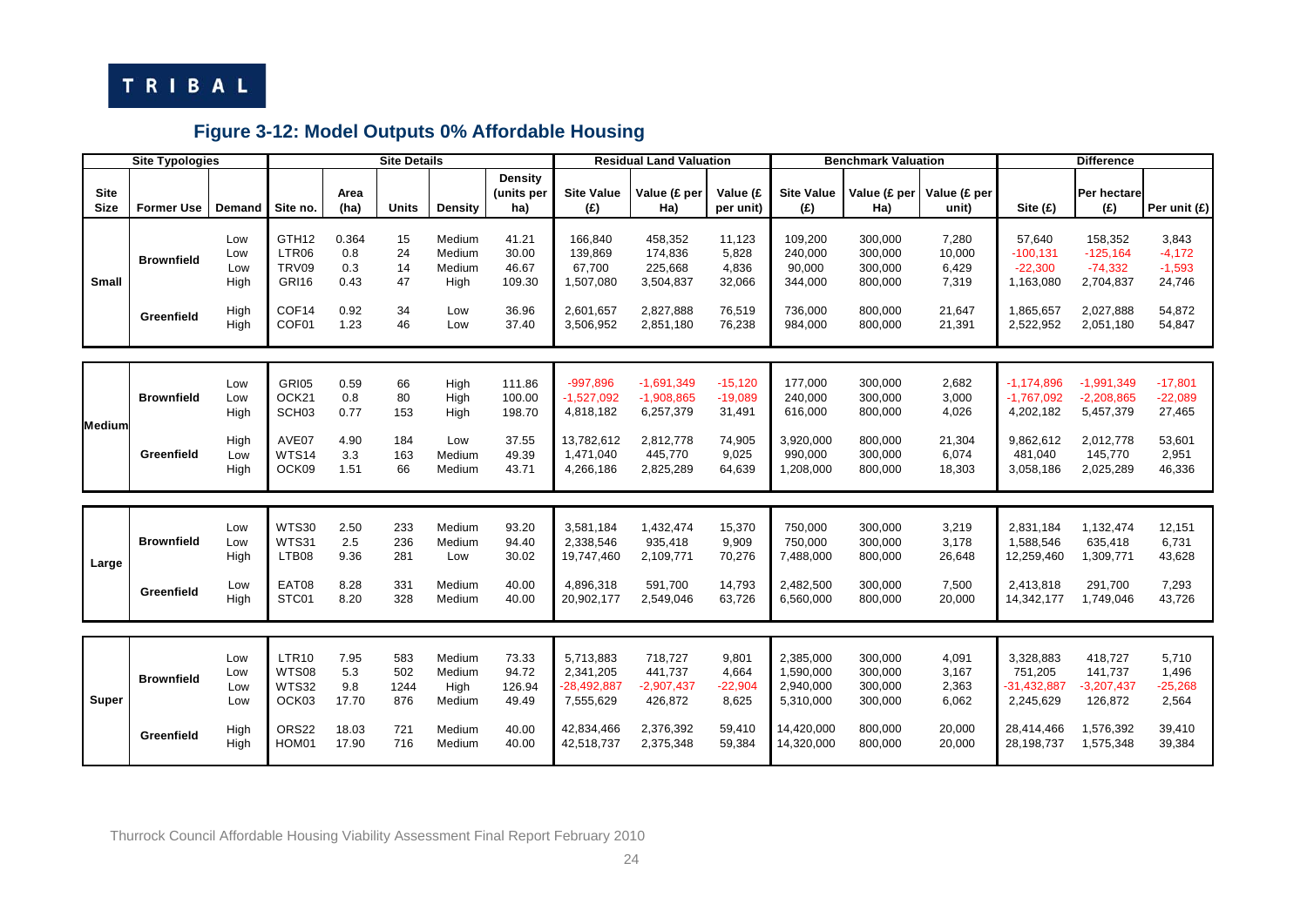

## **Figure 3-13: Model Output 30% Affordable Housing**

|                            | <b>Site Typologies</b>          |                                           |                                                                       |                                               | <b>Site Details</b>                     |                                                        |                                                       | <b>Affordable Housing Mix</b>                                                                                                                                                                |                                                                                           | <b>Residual Land Valuation</b>                                                     |                                                                    |                                                                              | <b>Benchmark Valuation</b>                                     |                                                       |                                                                                          | <b>Difference</b>                                                              |                                                                   |
|----------------------------|---------------------------------|-------------------------------------------|-----------------------------------------------------------------------|-----------------------------------------------|-----------------------------------------|--------------------------------------------------------|-------------------------------------------------------|----------------------------------------------------------------------------------------------------------------------------------------------------------------------------------------------|-------------------------------------------------------------------------------------------|------------------------------------------------------------------------------------|--------------------------------------------------------------------|------------------------------------------------------------------------------|----------------------------------------------------------------|-------------------------------------------------------|------------------------------------------------------------------------------------------|--------------------------------------------------------------------------------|-------------------------------------------------------------------|
| <b>Site</b><br><b>Size</b> | <b>Former</b><br>Use            | Demand                                    | Site no.                                                              | Area<br>(ha)                                  | <b>Units</b>                            | <b>Density</b>                                         | <b>Density (units</b><br>per ha)                      | Unit Split*                                                                                                                                                                                  | <b>Site Value</b><br>(E)                                                                  | Value (£ per<br>Ha)                                                                | Value (£ per<br>unit)                                              | <b>Site Value</b><br>(E)                                                     | Value (£<br>per Ha)                                            | Value (£<br>per unit)                                 | Site $(E)$                                                                               | Per hectare<br>(E)                                                             | Per unit (£)                                                      |
| <b>Small</b>               | <b>Brownfield</b><br>Greenfield | Low<br>Low<br>Low<br>High<br>High<br>High | GTH <sub>12</sub><br>LTR06<br>TRV09<br><b>GRI16</b><br>COF14<br>COF01 | 0.364<br>0.8<br>0.3<br>0.43<br>0.92<br>1.23   | 15<br>24<br>14<br>47<br>34<br>46        | Medium<br>Medium<br>Medium<br>High<br>Low<br>Low       | 41.21<br>30.00<br>46.67<br>109.30<br>36.96<br>37.40   | 10 PS 3SR 1SO 1IR<br>15 PS 6SR 2SO 1IR<br>9 PS 3SR 1SO 1IR<br>32PS 11SR 2SO 2IR<br>19PS 11SR 2SO 2IR<br>29PS 12SR 3SO 2IR                                                                    | $-16,486$<br>$-233.985$<br>$-53,086$<br>751,831<br>1.103.784<br>1,524,844                 | $-45,291$<br>$-292,481$<br>$-176,953$<br>1,748,444<br>1,199,765<br>1,239,711       | $-1,099$<br>$-9.749$<br>$-3.792$<br>15,996<br>32.464<br>33,149     | 109,200<br>240.000<br>90,000<br>344,000<br>736,000<br>984,000                | 300,000<br>300,000<br>300,000<br>800,000<br>800,000<br>800,000 | 7,280<br>10.000<br>6,429<br>7,319<br>21,647<br>21,391 | $-125,686$<br>-473.985<br>$-143.086$<br>407,831<br>367.784<br>540.844                    | $-345,291$<br>$-592.481$<br>$-476.953$<br>948,444<br>399,765<br>439,711        | $-8,379$<br>$-19.749$<br>$-10,220$<br>8,677<br>10.817<br>11,757   |
| Medium                     | <b>Brownfield</b><br>Greenfield | Low<br>Low<br>High<br>High<br>Low<br>High | GRI05<br>OCK21<br>SCH <sub>03</sub><br>AVE07<br>WTS14<br>OCK09        | 0.59<br>0.8<br>0.77<br>4.90<br>3.3<br>1.51    | 66<br>80<br>153<br>184<br>163<br>66     | High<br>High<br>High<br>Low<br>Medium<br>Medium        | 111.86<br>100.00<br>198.70<br>37.55<br>49.39<br>43.71 | 45PS 15SR 3SO 3IR<br>55 PS 17SR 4SO 4IR<br>105PS 34SR 7SO 7IR<br>114PS 48SR 11SO 11IR<br>104 PS 41SR 9SO 9IR<br>42PS 17SR 4SO 3IR                                                            | $-1,191,043$<br>$-1,731,562$<br>2,458,529<br>5,483,614<br>$-904,638$<br>2,186,924         | $-2,018,717$<br>$-2,164,453$<br>3,192,895<br>1,119,105<br>$-274, 133$<br>1,448,294 | $-18,046$<br>$-21,645$<br>16,069<br>29,802<br>$-5,550$<br>33,135   | 177,000<br>240,000<br>616,000<br>3,920,000<br>990,000<br>1,208,000           | 300,000<br>300,000<br>800,000<br>800,000<br>300,000<br>800,000 | 2,682<br>3,000<br>4,026<br>21,304<br>6,074<br>18,303  | $-1,368,043$<br>$-1,971,562$<br>1,842,529<br>1,563,614<br>$-1.894.638$<br>978,924        | $-2,318,717$<br>$-2,464,453$<br>2,392,895<br>319,105<br>$-574.133$<br>648,294  | $-20,728$<br>$-24,645$<br>12,043<br>8,498<br>$-11,624$<br>14,832  |
| Large                      | <b>Brownfield</b><br>Greenfield | Low<br>Low<br>High<br>Low<br>High         | <b>WTS30</b><br><b>WTS31</b><br>LTB08<br>EAT08<br>STC01               | 2.50<br>2.5<br>9.36<br>8.28<br>8.20           | 233<br>236<br>281<br>331<br>328         | Medium<br>Medium<br>Low<br>Medium<br>Medium            | 93.20<br>94.40<br>30.02<br>40.00<br>40.00             | 148 PS, 60 SR, 13 SO, 12 IR<br>150 PS 60SR 13SO 13IR<br>176 PS, 73 SR, 16 SO, 16 IR<br>207 PS, 86 SR, 19 SO, 19 IR<br>206 PS, 86 SR, 18 SO, 18 IR                                            | 1,113,615<br>$-1.167.811$<br>8,384,799<br>$-41.701$<br>10.756.448                         | 445,446<br>$-467,124$<br>895,812<br>$-5,039$<br>1,311,762                          | 4,779<br>$-4,948$<br>29,839<br>$-126$<br>32,794                    | 750,000<br>750.000<br>7,488,000<br>2,482,500<br>6.560.000                    | 300,000<br>300,000<br>800,000<br>300,000<br>800.000            | 3,219<br>3,178<br>26,648<br>7,500<br>20,000           | 363,615<br>$-1.917.811$<br>896,799<br>$-2,524,201$<br>4.196.448                          | 145,446<br>$-767.124$<br>95,812<br>$-305,039$<br>511.762                       | 1,561<br>$-8,126$<br>3,191<br>$-7,626$<br>12,794                  |
| Super                      | <b>Brownfield</b><br>Greenfield | Low<br>Low<br>Low<br>Low<br>High<br>High  | LTR <sub>10</sub><br>WTS08<br><b>WTS32</b><br>OCK03<br>ORS22<br>HOM01 | 7.95<br>5.3<br>9.8<br>17.70<br>18.03<br>17.90 | 583<br>502<br>1244<br>876<br>721<br>716 | Medium<br>Medium<br>High<br>Medium<br>Medium<br>Medium | 73.33<br>94.72<br>126.94<br>49.49<br>40.00<br>40.00   | 370 PS, 148 SR, 32 SO, 33 IR<br>319 PS .129 SR .27 SO .27 IR<br>851 PS ,272 SR ,64 SO ,57 IR<br>559 PS ,223 SR ,47 SO ,47 IR<br>459 PS .183 SR .41 SO .38 IR<br>454 PS, 183 SR, 41 SO, 38 IR | $-2,389,939$<br>$-5.181.010$<br>$-31,762,779$<br>$-5,628,004$<br>20.203.491<br>20,422,305 | $-300,621$<br>$-977,549$<br>$-3,241,100$<br>$-317,966$<br>1,120,859<br>1,140,911   | $-4,099$<br>$-10.321$<br>$-25,533$<br>$-6,425$<br>28.021<br>28,523 | 2,385,000<br>1.590.000<br>2,940,000<br>5,310,000<br>14.420.000<br>14,320,000 | 300,000<br>300.000<br>300,000<br>300,000<br>800.000<br>800,000 | 4,091<br>3.167<br>2,363<br>6,062<br>20,000<br>20,000  | $-4.774.939$<br>$-6.771.010$<br>$-34,702,779$<br>$-10,938,004$<br>5.783.491<br>6,102,305 | $-600,621$<br>$-1.277.549$<br>$-3,541,100$<br>$-617,966$<br>320.859<br>340,911 | $-8,190$<br>$-13,488$<br>$-27,896$<br>$-12,486$<br>8,021<br>8,523 |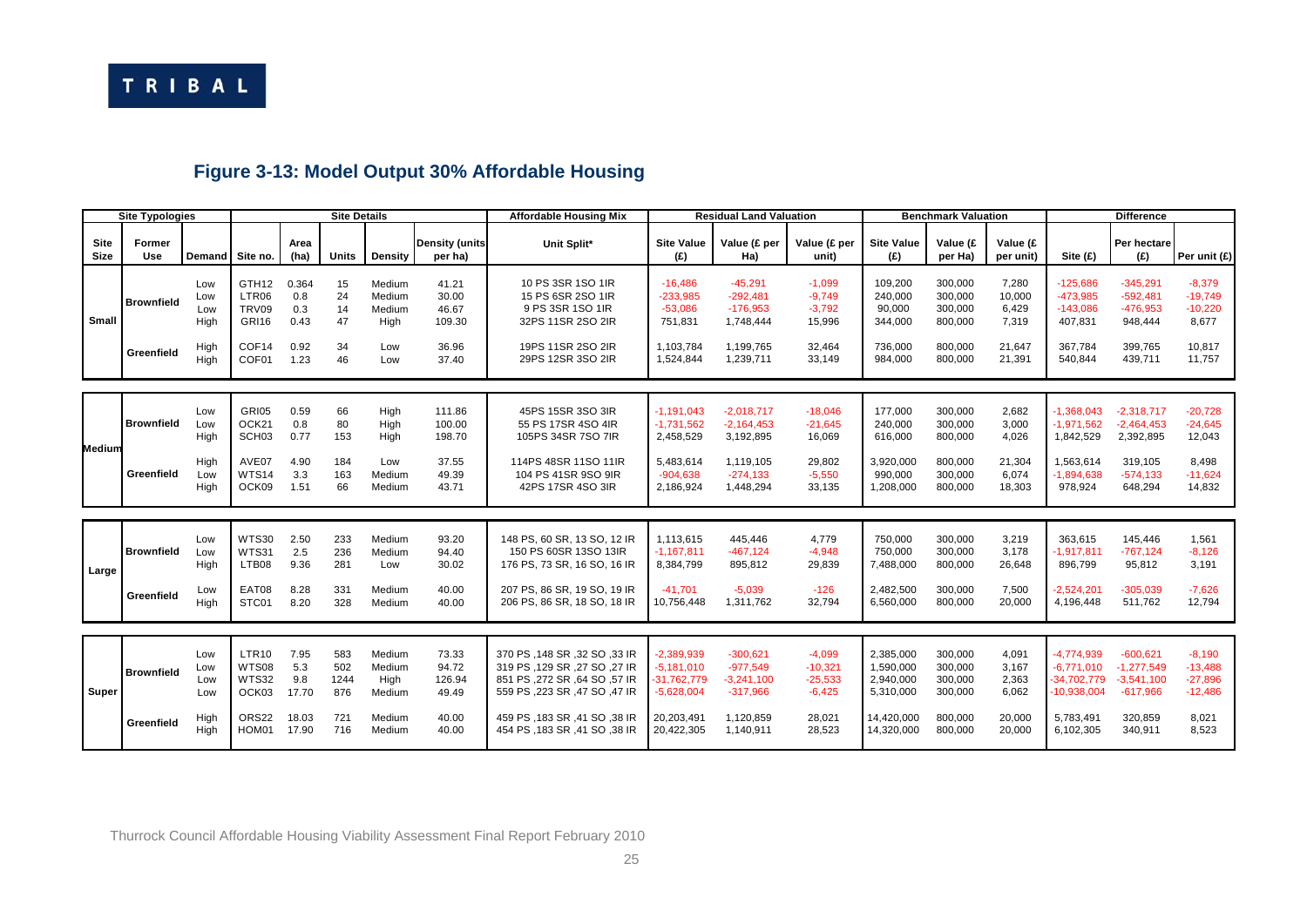

## **Figure 3-14: Model Output 35% Affordable Housing**

|                            | <b>Site Typologies</b>          |                                           |                                                                       |                                               | <b>Site Details</b>                     |                                                        |                                                       | <b>Affordable Housing Mix</b>                                                                                                                                                                   |                                                                                           | <b>Residual Land Valuation</b>                                                    |                                                                    |                                                                              | <b>Benchmark Valuation</b>                                     |                                                       |                                                                                          | <b>Difference</b>                                                              |                                                                    |
|----------------------------|---------------------------------|-------------------------------------------|-----------------------------------------------------------------------|-----------------------------------------------|-----------------------------------------|--------------------------------------------------------|-------------------------------------------------------|-------------------------------------------------------------------------------------------------------------------------------------------------------------------------------------------------|-------------------------------------------------------------------------------------------|-----------------------------------------------------------------------------------|--------------------------------------------------------------------|------------------------------------------------------------------------------|----------------------------------------------------------------|-------------------------------------------------------|------------------------------------------------------------------------------------------|--------------------------------------------------------------------------------|--------------------------------------------------------------------|
| <b>Site</b><br><b>Size</b> | Former<br>Use                   | Demand Site no.                           |                                                                       | Area<br>(ha)                                  | <b>Units</b>                            | Density                                                | Density<br>(units per<br>ha)                          | Unit Split*                                                                                                                                                                                     | Site Value (£)                                                                            | Value (£ per<br>Ha)                                                               | Value (£ per<br>unit)                                              | <b>Site Value</b><br>(E)                                                     | Value (£ per<br>Ha)                                            | Value (£ per<br>unit)                                 | Site $(E)$                                                                               | Per hectare<br>(E)                                                             | Per unit<br>(£)                                                    |
| <b>Small</b>               | <b>Brownfield</b><br>Greenfield | Low<br>Low<br>Low<br>High<br>High<br>High | GTH <sub>12</sub><br>LTR06<br>TRV09<br>GRI16<br>COF14<br>COF01        | 0.364<br>0.8<br>0.3<br>0.43<br>0.92<br>1.23   | 15<br>24<br>14<br>47<br>34<br>46        | Medium<br>Medium<br>Medium<br>High<br>Low<br>Low       | 41.21<br>30.00<br>46.67<br>109.30<br>36.96<br>37.40   | 9PS 4SR 1SO 1IR<br>14PS 7SR 2SO 1IR<br>8PS 4SR 1SO 1IR<br>30 PS 12SR 3SO 2IR<br>21PS 9SR 2SO 2IR<br>26PS 14SR 3SO 3IR                                                                           | $-37.226$<br>$-259.731$<br>$-55.544$<br>659,462<br>897,138<br>1,198,831                   | $-102.269$<br>$-324.664$<br>$-185.147$<br>1,533,633<br>975,150<br>974,659         | $-2,482$<br>$-10,822$<br>$-3,967$<br>14,031<br>26,386<br>26,062    | 109.200<br>240.000<br>90,000<br>344,000<br>736,000<br>984,000                | 300.000<br>300.000<br>300,000<br>800,000<br>800,000<br>800,000 | 7,280<br>10.000<br>6,429<br>7,319<br>21,647<br>21,391 | $-146.426$<br>$-499.731$<br>$-145,544$<br>315,462<br>161,138<br>214,831                  | $-402.269$<br>$-624,664$<br>$-485,147$<br>733,633<br>175,150<br>174,659        | $-9,762$<br>$-20,822$<br>$-10,396$<br>6,712<br>4,739<br>4,670      |
| Medium                     | <b>Brownfield</b><br>Greenfield | Low<br>Low<br>High<br>High<br>Low<br>High | GRI05<br>OCK21<br>SCH <sub>03</sub><br>AVE07<br><b>WTS14</b><br>OCK09 | 0.59<br>0.8<br>0.77<br>4.90<br>3.3<br>1.51    | 66<br>80<br>153<br>184<br>163<br>66     | High<br>High<br>High<br>Low<br>Medium<br>Medium        | 111.86<br>100.00<br>198.70<br>37.55<br>49.39<br>43.71 | 42PS 17SR 4SO 3IR<br>51PS 21SR 4SO 4IR<br>97PS 40SR 8SO 8IR<br>105PS 55SR 12SO 12IR<br>95PS 48SR 10SO 10IR<br>38PS 20SR 4SO 4IR                                                                 | $-1,169,986$<br>$-1,761,367$<br>2,096,419<br>4.991.965<br>$-1,343,177$<br>1,808,390       | $-1,983,027$<br>$-2,201,708$<br>2,722,622<br>1,018,768<br>$-407.023$<br>1,197,609 | $-17,727$<br>$-22,017$<br>13,702<br>27,130<br>$-8,240$<br>27,400   | 177,000<br>240.000<br>616,000<br>3,920,000<br>990,000<br>1,208,000           | 300,000<br>300,000<br>800,000<br>800.000<br>300,000<br>800,000 | 2,682<br>3,000<br>4,026<br>21.304<br>6,074<br>18,303  | $-1,346,986$<br>$-2,001,367$<br>1,480,419<br>1,071,965<br>$-2,333,177$<br>600,390        | $-2,283,027$<br>$-2,501,708$<br>1,922,622<br>218,768<br>$-707,023$<br>397,609  | $-20,409$<br>$-25,017$<br>9,676<br>5,826<br>$-14,314$<br>9,097     |
| Large                      | <b>Brownfield</b><br>Greenfield | Low<br>Low<br>High<br>Low<br>High         | WTS30<br><b>WTS31</b><br>LTB08<br>EAT08<br>STC01                      | 2.50<br>2.5<br>9.36<br>8.28<br>8.20           | 233<br>236<br>281<br>331<br>328         | Medium<br>Medium<br>Low<br>Medium<br>Medium            | 93.20<br>94.40<br>30.02<br>40.00<br>40.00             | 135 PS, 68 SR, 15 SO, 15 IR<br>137PS 69SR 15SO 15IR<br>161 PS, 84 SR, 18 SO, 16 IR<br>190 PS, 99 SR, 21 SO, 21 IR<br>188 PS, 98 SR, 21 SO, 21 IR                                                | $-440.458$<br>$-1.687.674$<br>6,793,784<br>$-757.772$<br>9,200,942                        | $-176.183$<br>$-675.069$<br>725,832<br>$-91.574$<br>1,122,066                     | $-1,890$<br>$-7,151$<br>24,177<br>$-2.289$<br>28,052               | 750,000<br>750.000<br>7,488,000<br>2,482,500<br>6,560,000                    | 300,000<br>300,000<br>800,000<br>300.000<br>800,000            | 3,219<br>3,178<br>26,648<br>7,500<br>20,000           | $-1,190,458$<br>$-2,437,674$<br>$-694,216$<br>$-3.240.272$<br>2,640,942                  | $-476,183$<br>$-975,069$<br>$-74,168$<br>$-391.574$<br>322,066                 | $-5,109$<br>$-10,329$<br>$-2,471$<br>$-9.789$<br>8,052             |
| Super                      | <b>Brownfield</b><br>Greenfield | Low<br>Low<br>Low<br>Low<br>High<br>High  | LTR <sub>10</sub><br>WTS08<br>WTS32<br>OCK03<br>ORS22<br>HOM01        | 7.95<br>5.3<br>9.8<br>17.70<br>18.03<br>17.90 | 583<br>502<br>1244<br>876<br>721<br>716 | Medium<br>Medium<br>High<br>Medium<br>Medium<br>Medium | 73.33<br>94.72<br>126.94<br>49.49<br>40.00<br>40.00   | 339 PS, 171 SR, 37 SO, 36 IR<br>232 PS .147 SR .32 SO .31 IR<br>787 PS ,321 SR ,71 SO ,65 IR<br>508 PS, 255 SR, 57 SO, 56 IR<br>418 PS, 212 SR, 46 SO, 45 IR<br>416 PS , 209 SR , 46 SO , 45 IR | $-4,646,014$<br>$-6.084.488$<br>$-32,429,148$<br>$-8,040,800$<br>16,467,947<br>16,435,544 | $-584,404$<br>$-1.148.017$<br>$-3,309,097$<br>$-454,282$<br>913.617<br>918,187    | $-7,969$<br>$-12,120$<br>$-26,068$<br>$-9,179$<br>22,840<br>22,955 | 2,385,000<br>1.590.000<br>2,940,000<br>5,310,000<br>14,420,000<br>14,320,000 | 300,000<br>300.000<br>300,000<br>300,000<br>800,000<br>800,000 | 4,091<br>3,167<br>2,363<br>6,062<br>20,000<br>20,000  | $-7,031,014$<br>$-7,674,488$<br>$-35,369,148$<br>$-13,350,800$<br>2,047,947<br>2,115,544 | $-884,404$<br>$-1,448,017$<br>$-3,609,097$<br>$-754,282$<br>113,617<br>118,187 | $-12,060$<br>$-15,288$<br>$-28,432$<br>$-15,241$<br>2,840<br>2,955 |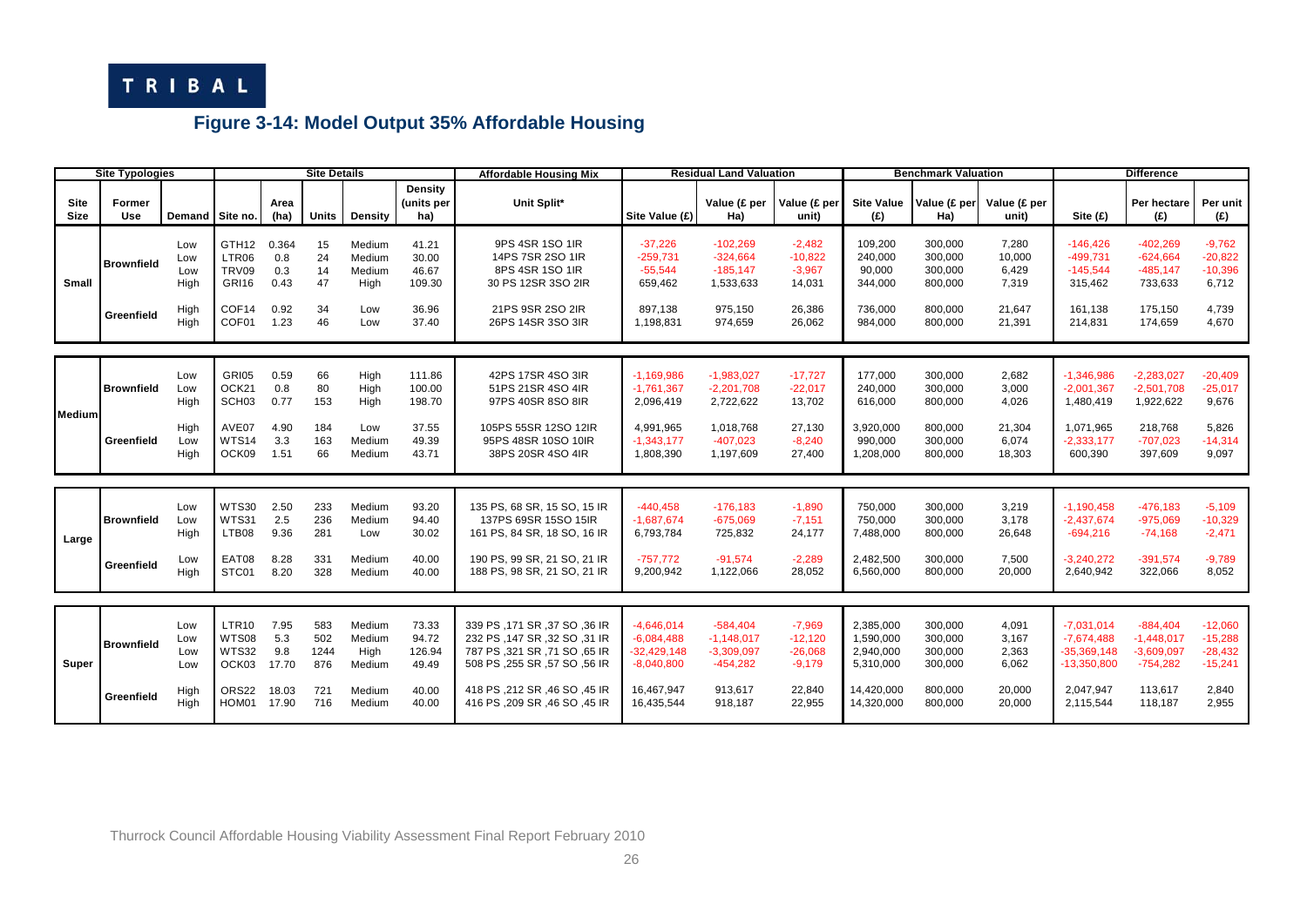## **Figure 3-15: Model Output Tariff at £5,000 per unit**

|               | <b>Site Typologies</b>                   |              | <b>Site Details</b>        |                |            |                  |                                     | <b>Affordable Housing Mix</b>                                         |                              | <b>Residual Land Valuation</b> |                       |                          | <b>Benchmark Valuation</b> |                       | <b>Difference</b>             |                           |                        |
|---------------|------------------------------------------|--------------|----------------------------|----------------|------------|------------------|-------------------------------------|-----------------------------------------------------------------------|------------------------------|--------------------------------|-----------------------|--------------------------|----------------------------|-----------------------|-------------------------------|---------------------------|------------------------|
|               | Site Size Former Use   Demand   Site no. |              |                            | Area<br>(ha)   |            | Units Density    | <b>Density</b><br>(units per<br>ha) | Unit Split*                                                           | Site Value (£)               | Value (£ per<br>Ha)            | Value (£<br>per unit) | <b>Site Value</b><br>(£) | Value (£<br>per Ha)        | Value (£<br>per unit) | Site $(E)$                    | <b>Per hectare</b><br>(£) | Per unit (£)           |
| <b>Small</b>  | <b>Brownfield</b>                        | Low<br>High  | GTH <sub>12</sub><br>GRI16 | 0.364<br>0.43  | 15<br>47   | Medium<br>High   | 41.21<br>109.30                     | 9PS 4SR 1SO 1IR<br>30 PS 12SR 3SO 2IR                                 | $-37,226$<br>659.462         | $-102.270$<br>1,533,633        | $-2,482$<br>14,031    | 109,200<br>344,000       | 300,000<br>800,000         | 7,280<br>7,319        | $-146.426$<br>315,462         | $-402,270$<br>733,633     | $-9,762$<br>6,712      |
|               | Greenfield                               | High<br>High | COF14<br>COF <sub>01</sub> | 0.92<br>1.23   | 34<br>46   | Low<br>Low       | 36.96<br>37.40                      | 21PS 9SR 2SO 2IR<br>26PS 14SR 3SO 3IR                                 | 897.138<br>1,198,831         | 975,150<br>974,659             | 26,386<br>26,062      | 736.000<br>984,000       | 800,000<br>800,000         | 21,647<br>21,391      | 161.138<br>214,831            | 175.150<br>174,659        | 4,739<br>4,670         |
|               |                                          |              |                            |                |            |                  |                                     |                                                                       |                              |                                |                       |                          |                            |                       |                               |                           |                        |
|               | <b>Brownfield</b>                        | Low<br>High  | GRI05<br>SCH <sub>03</sub> | 0.59<br>0.77   | 66<br>153  | High<br>High     | 111.86<br>198.70                    | 42PS 17SR 4SO 3IR<br>97PS 40SR 8SO 8IR                                | $-1,169,986$<br>2,096,419    | $-1,983,026$<br>2,722,622      | $-17,727$<br>13,702   | 177,000<br>616,000       | 300,000<br>800,000         | 2,682<br>4,026        | $-1,346,986$<br>1,480,419     | $-2,283,026$<br>1,922,622 | $-20,409$<br>9,676     |
| <b>Medium</b> | Greenfield                               | High<br>High | AVE07<br>OCK09             | 4.90<br>1.51   | 184<br>66  | Low<br>Medium    | 37.55<br>43.71                      | 105PS 55SR 12SO 12IR<br>38PS 20SR 4SO 4IR                             | 4,991,965<br>1,808,390       | 1,018,768<br>1.197.609         | 27,130<br>27,400      | 3,920,000<br>1,208,000   | 800,000<br>800,000         | 21,304<br>18,303      | 1.071.965<br>600.390          | 218,768<br>397,609        | 5,826<br>9,097         |
|               |                                          |              |                            |                |            |                  |                                     |                                                                       |                              |                                |                       |                          |                            |                       |                               |                           |                        |
| Large         | <b>Brownfield</b>                        | Low<br>High  | WTS30<br>LTB08             | 2.50<br>9.36   | 233<br>281 | Medium<br>Low    | 93.20<br>30.02                      | 135 PS, 68 SR, 15 SO, 15 IR<br>161 PS, 84 SR, 18 SO, 16 IR            | $-440,458$<br>6,793,784      | $-176, 183$<br>725,832         | $-1,890$<br>24,177    | 750,000<br>7,488,000     | 300,000<br>800,000         | 3,219<br>26,648       | $-1,190,458$<br>$-694,216$    | $-476, 183$<br>$-74,168$  | $-5,109$<br>$-2,471$   |
|               | Greenfield                               | Low<br>High  | EAT08<br>STC01             | 8.28<br>8.20   | 331<br>328 | Medium<br>Medium | 40.00<br>40.00                      | 190 PS, 99 SR, 21 SO, 21 IR<br>188 PS, 98 SR, 21 SO, 21 IR            | $-757.772$<br>9,200,942      | $-91.574$<br>1,122,066         | $-2,289$<br>28,052    | 2,482,500<br>6,560,000   | 300,000<br>800,000         | 7,500<br>20,000       | $-3.240.272$<br>2,640,942     | $-391.574$<br>322,066     | $-9.789$<br>8,052      |
|               |                                          |              |                            |                |            |                  |                                     |                                                                       |                              |                                |                       |                          |                            |                       |                               |                           |                        |
| Super         | <b>Brownfield</b>                        | Low<br>Low   | LTR <sub>10</sub><br>OCK03 | 7.95<br>17.70  | 583<br>876 | Medium<br>Medium | 73.33<br>49.49                      | 30 IR 339 PS , 171 SR , 37 SO , 36 IR<br>508 PS .255 SR .57 SO .56 IR | $-4,646,014$<br>$-8,040,800$ | $-584,404$<br>$-454,282$       | $-7,969$<br>$-9,179$  | 2,385,000<br>5,310,000   | 300,000<br>300,000         | 4,091<br>6,062        | $-7,031,014$<br>$-13,350,800$ | $-884,404$<br>$-754,282$  | $-12,060$<br>$-15,241$ |
|               | Greenfield                               | High<br>High | ORS22<br>HOM01             | 18.03<br>17.90 | 721<br>716 | Medium<br>Medium | 40.00<br>40.00                      | 418 PS , 212 SR , 46 SO , 45 IR<br>416 PS , 209 SR , 46 SO , 45 IR    | 16,467,947<br>16,435,544     | 913,617<br>918,187             | 22,840<br>22,955      | 14.420.000<br>14,320,000 | 800.000<br>800,000         | 20,000<br>20,000      | 2.047.947<br>2,115,544        | 113,617<br>118,187        | 2,840<br>2,955         |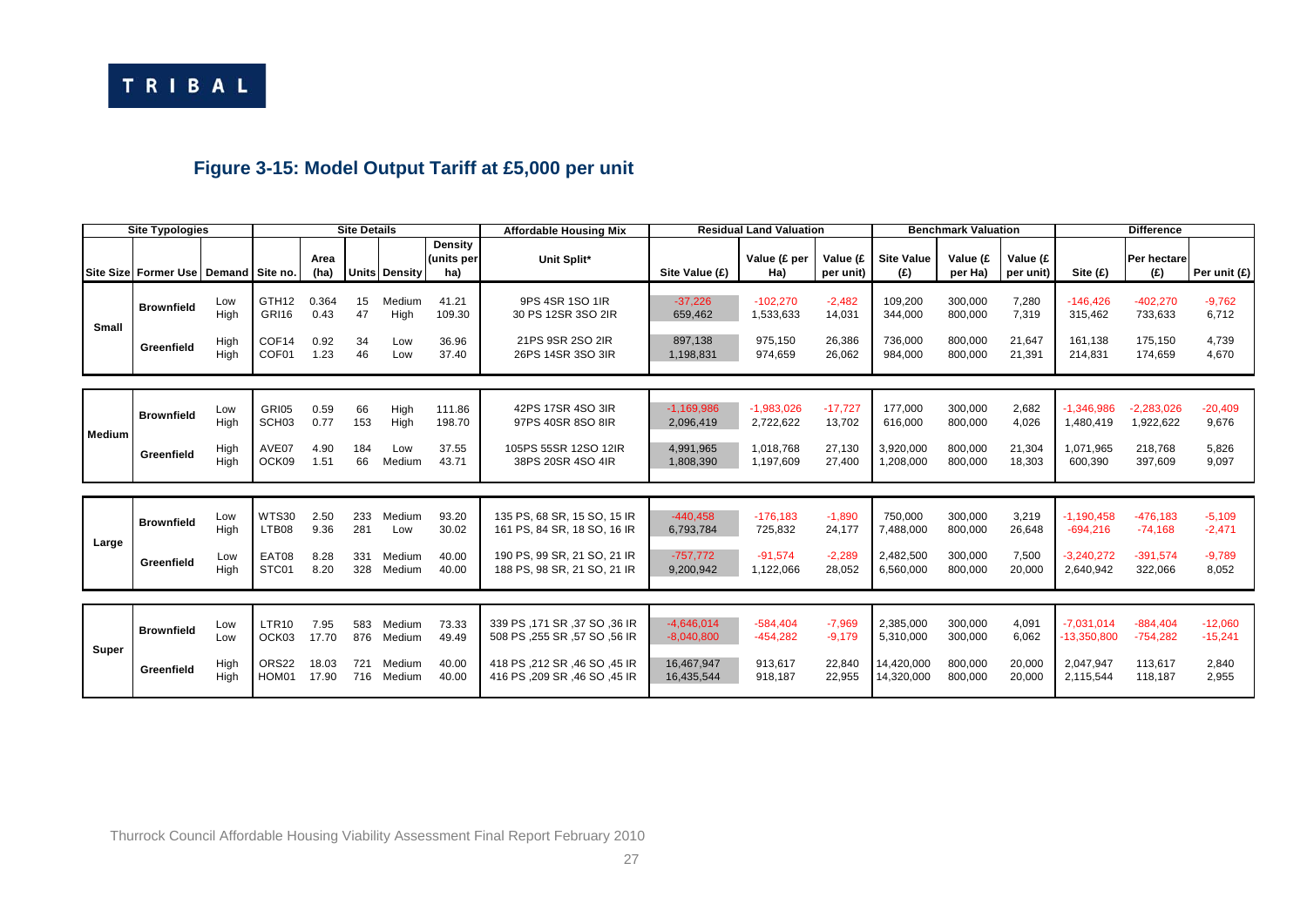## **Figure 3-16: Model Output Tariff at £10,000 per unit**

|                  | <b>Site Typologies</b> |              |                            |                | <b>Site Details</b> |                  |                                     | <b>Affordable Housing Mix</b>                                |                               | <b>Residual Land Valuation</b> |                                        |                          | <b>Benchmark Valuation</b> |                       |                              | <b>Difference</b>            |                        |
|------------------|------------------------|--------------|----------------------------|----------------|---------------------|------------------|-------------------------------------|--------------------------------------------------------------|-------------------------------|--------------------------------|----------------------------------------|--------------------------|----------------------------|-----------------------|------------------------------|------------------------------|------------------------|
| <b>Site Size</b> | Former Use Demand      |              | Site no.                   | Area<br>(ha)   | Units               | <b>Density</b>   | <b>Density</b><br>(units per<br>ha) | Unit Split*                                                  | Site Value (£)                | Ha)                            | Value (£ per   Value (£ per  <br>unit) | <b>Site Value</b><br>(£) | Value (£<br>per Ha)        | Value (£ per<br>unit) | Site(f)                      | Per<br>hectare $(E)$         | Per unit (£)           |
| Small            | <b>Brownfield</b>      | Low<br>High  | GTH <sub>12</sub><br>GRI16 | 0.364<br>0.43  | 15<br>47            | Medium<br>High   | 41.21<br>109.30                     | 9PS 4SR 1SO 1IR<br>30 PS 12SR 3SO 2IR                        | $-117,929$<br>459,990         | $-323.981$<br>1,069,743        | $-7,862$<br>9,787                      | 109.200<br>344,000       | 300,000<br>800,000         | 7.280<br>7,319        | $-227.129$<br>115,990        | $-623.981$<br>269,743        | $-15.142$<br>2,468     |
|                  | Greenfield             | High<br>High | COF14<br>COF <sub>01</sub> | 0.92<br>1.23   | 34<br>46            | Low<br>Low       | 36.96<br>37.40                      | 21PS 9SR 2SO 2IR<br>26PS 14SR 3SO 3IR                        | 702,233<br>930,837            | 763,297<br>756,778             | 20,654<br>20,236                       | 736,000<br>984,000       | 800,000<br>800,000         | 21,647<br>21,391      | $-33.767$<br>$-53,163$       | $-36.703$<br>$-43,222$       | $-993$<br>$-1,156$     |
|                  | <b>Brownfield</b>      | Low<br>High  | GRI05<br>SCH <sub>03</sub> | 0.59<br>0.77   | 66<br>153           | High<br>High     | 111.86<br>198.70                    | 42PS 17SR 4SO 3IR<br>97PS 40SR 8SO 8IR                       | $-1.440.211$<br>1.472.258     | $-2.441.035$<br>1,912,023      | $-21,821$<br>9,623                     | 177.000<br>616,000       | 300,000<br>800,000         | 2,682<br>4.026        | $-1.617.211$<br>856,258      | $-2.741.035$<br>1,112,023    | $-24,503$<br>5,596     |
| Medium           | Greenfield             | High<br>High | AVE07<br>OCK09             | 4.90<br>1.51   | 184<br>66           | Low<br>Medium    | 37.55<br>43.71                      | 105PS 55SR 12SO 12IR<br>38PS 20SR 4SO 4IR                    | 3,936,031<br>1,469,140        | 803,272<br>972,940             | 21,391<br>22,260                       | 3,920,000<br>1,208,000   | 800,000<br>800,000         | 21,304<br>18,303      | 16.031<br>261,140            | 3.272<br>172,940             | 87<br>3,957            |
|                  |                        | Low          | <b>WTS30</b>               | 2.50           | 233                 | Medium           | 93.20                               | 135 PS, 68 SR, 15 SO, 15 IR                                  | $-1.604.787$                  | $-641,915$                     | $-6,887$                               | 750.000                  | 300,000                    | 3,219                 | $-2.354.787$                 | $-941,915$                   | $-10,106$              |
|                  | <b>Brownfield</b>      | High         | LTB08                      | 9.36           | 281                 | Low              | 30.02                               | 161 PS, 84 SR, 18 SO, 16 IR                                  | 5.238.513                     | 633,053                        | 15,826                                 | 7,488,000                | 800,000                    | 26,648                | $-2.249.487$                 | $-166,947$                   | $-10,821$              |
| Large            | Greenfield             | Low<br>High  | EAT08<br>STC01             | 8.28<br>8.20   | 331<br>328          | Medium<br>Medium | 40.00<br>40.00                      | 190 PS, 99 SR, 21 SO, 21 IR<br>188 PS, 98 SR, 21 SO, 21 IR   | $-2.407.946$<br>7.562.100     | $-290,990$<br>922.207          | $-7,275$<br>23.055                     | 2.482.500<br>6.560.000   | 300,000<br>800.000         | 7,500<br>20,000       | $-4.890.446$<br>1.002.100    | $-590.990$<br>122,207        | $-14,775$<br>3.055     |
|                  |                        |              |                            |                |                     |                  |                                     |                                                              |                               |                                |                                        |                          |                            |                       |                              |                              |                        |
| Super            | <b>Brownfield</b>      | Low<br>Low   | LTR <sub>10</sub><br>OCK03 | 7.95<br>17.70  | 583<br>876          | Medium<br>Medium | 73.33<br>49.49                      | 339 PS, 171 SR, 37 SO, 36 IR<br>508 PS ,255 SR ,57 SO ,56 IR | $-7,664,017$<br>$-12,583,226$ | $-964.027$<br>$-710,917$       | $-13,146$<br>$-14,364$                 | 2,385,000<br>5,310,000   | 300,000<br>300,000         | 4,091<br>6,062        | $-10.049.017$<br>-17,893,226 | $-1.264.027$<br>$-1,010,917$ | $-17,237$<br>$-20,426$ |
|                  | Greenfield             | High<br>High | ORS22<br>HOM01             | 18.03<br>17.90 | 721<br>716          | Medium<br>Medium | 40.00<br>40.00                      | 418 PS ,212 SR ,46 SO ,45 IR<br>416 PS, 209 SR, 46 SO, 45 IR | 12,724,447<br>12,717,011      | 705,933<br>710.448             | 17,648<br>17,761                       | 14.420.000<br>14,320,000 | 800,000<br>800,000         | 20,000<br>20,000      | $-1.695.553$<br>$-1,602,989$ | $-94,067$<br>$-89,552$       | $-2,352$<br>$-2,239$   |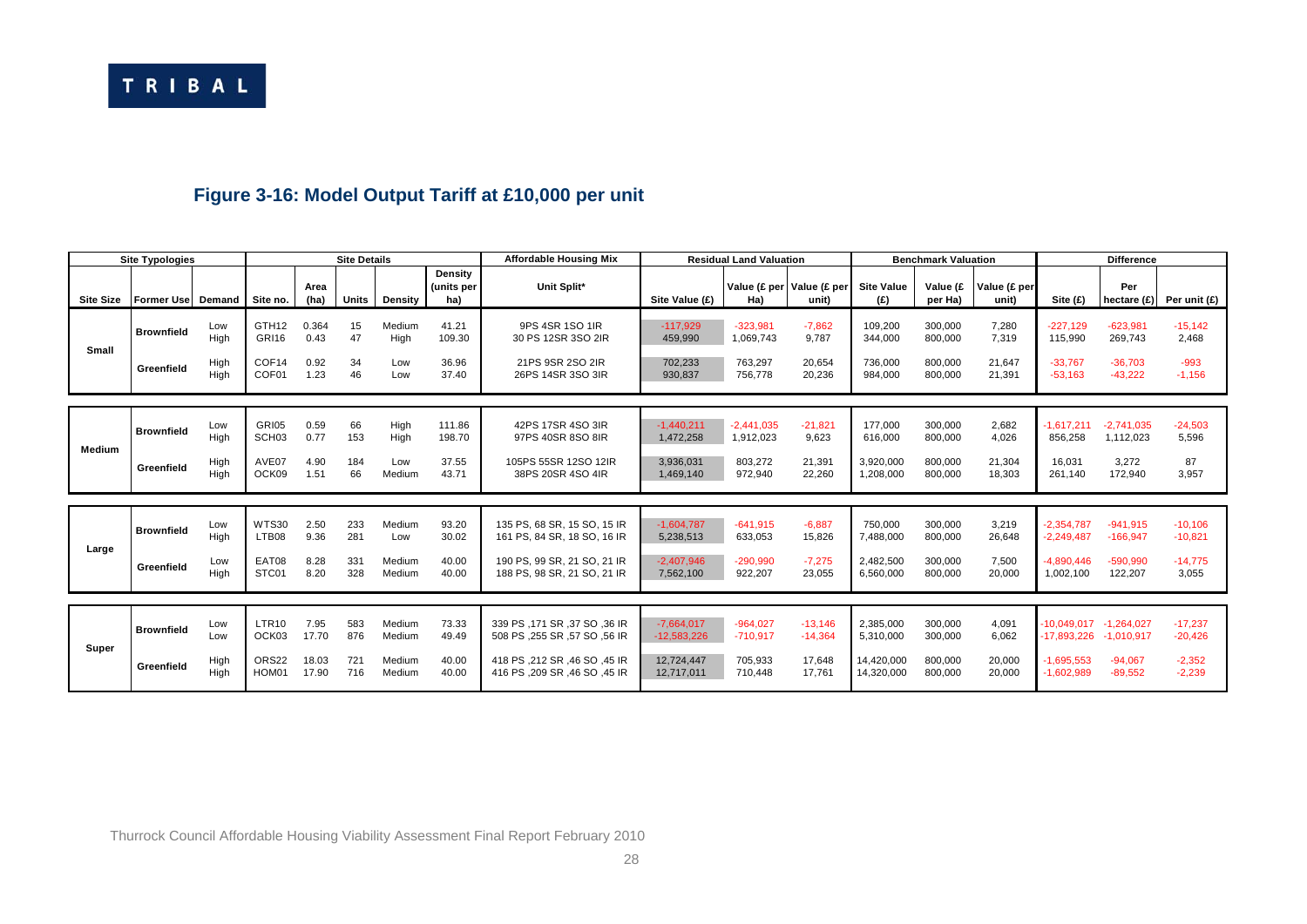

## **Figure 3-17: Model Output Tariff at £15,000 per unit**

| <b>Site Typologies</b> |                     |              | <b>Site Details</b>               |                |            |                  |                                     | <b>Affordable Housing Mix</b>                                         | <b>Residual Land Valuation</b> |                            |                        | <b>Benchmark Valuation</b> |                     |                       | <b>Difference</b>              |                              |                        |
|------------------------|---------------------|--------------|-----------------------------------|----------------|------------|------------------|-------------------------------------|-----------------------------------------------------------------------|--------------------------------|----------------------------|------------------------|----------------------------|---------------------|-----------------------|--------------------------------|------------------------------|------------------------|
| Site<br>Size           | Former Use   Demand |              | Site no.                          | Area<br>(ha)   | Units      | <b>Density</b>   | <b>Density</b><br>(units per<br>ha) | Unit Split*                                                           | Site Value (£)                 | Value (£<br>per Ha)        | Value (£ per<br>unit)  | <b>Site Value</b><br>(E)   | Value (£ per<br>Ha) | Value (£<br>per unit) | Site (£)                       | Per hectare<br>(E)           | Per unit (£)           |
| Small                  | <b>Brownfield</b>   | Low<br>High  | GTH <sub>12</sub><br><b>GRI16</b> | 0.364<br>0.43  | 15<br>47   | Medium<br>High   | 41.21<br>109.30                     | 9PS 4SR 1SO 1IR<br>30 PS 12SR 3SO 2IR                                 | $-198,632$<br>260,517          | $-545,692$<br>605,853      | $-13,242$<br>5,543     | 109,200<br>344,000         | 300,000<br>800,000  | 7,280<br>7,319        | $-307.832$<br>$-83,483$        | $-845.692$<br>$-194, 147$    | $-20,522$<br>$-1,776$  |
|                        | Greenfield          | High<br>High | COF14<br>COF01                    | 0.92<br>1.23   | 34<br>46   | Low<br>Low       | 36.96<br>37.40                      | 21PS 9SR 2SO 2IR<br>26PS 14SR 3SO 3IR                                 | 507,328<br>662,843             | 551,444<br>538,897         | 14.921<br>14.410       | 736,000<br>984,000         | 800,000<br>800,000  | 21,647<br>21,391      | $-228.672$<br>$-321.157$       | $-248.556$<br>$-261,103$     | $-6.726$<br>$-6,982$   |
| Medium                 | <b>Brownfield</b>   | Low<br>High  | GRI05<br>SCH <sub>03</sub>        | 0.59<br>0.77   | 66<br>153  | High<br>High     | 111.86<br>198.70                    | 42PS 17SR 4SO 3IR<br>97PS 40SR 8SO 8IR                                | $-1,710,436$<br>848,096        | $-2.899.044$<br>1,101,424  | $-25,916$<br>5,543     | 177,000<br>616,000         | 300,000<br>800,000  | 2,682<br>4,026        | $-1,887,436$<br>232,096        | $-3,199,044$<br>301,424      | $-28,598$<br>1,517     |
|                        | Greenfield          | High<br>High | AVE07<br>OCK09                    | 4.90<br>1.51   | 184<br>66  | Low<br>Medium    | 37.55<br>43.71                      | 105PS 55SR 12SO 12IR<br>38PS 20SR 4SO 4IR                             | 2.880.097<br>1,129,890         | 587.775<br>748,271         | 15.653<br>17,120       | 3,920,000<br>1,208,000     | 800,000<br>800,000  | 21,304<br>18,303      | $-1,039,903$<br>$-78,110$      | $-212.225$<br>$-51,729$      | $-5,652$<br>$-1,183$   |
|                        |                     |              |                                   |                |            |                  |                                     |                                                                       |                                |                            |                        |                            |                     |                       |                                |                              |                        |
| Large                  | <b>Brownfield</b>   | Low<br>High  | <b>WTS30</b><br>LTB08             | 2.50<br>9.36   | 233<br>281 | Medium<br>Low    | 93.20<br>30.02                      | 135 PS, 68 SR, 15 SO, 15 IR<br>161 PS, 84 SR, 18 SO, 16 IR            | $-2,769,115$<br>3,683,242      | $-1,107,646$<br>393,509    | $-11,885$<br>13,108    | 750,000<br>7,488,000       | 300,000<br>800,000  | 3,219<br>26,648       | $-3,519,115$<br>$-3,804,758$   | $-1,407,646$<br>$-406,491$   | $-15,103$<br>$-13,540$ |
|                        | Greenfield          | Low<br>High  | EAT08<br>STC01                    | 8.28<br>8.20   | 331<br>328 | Medium<br>Medium | 40.00<br>40.00                      | 190 PS, 99 SR, 21 SO, 21 IR<br>188 PS, 98 SR, 21 SO, 21 IR            | $-4,058,119$<br>5,923,258      | $-490,407$<br>722,349      | $-12,260$<br>18,059    | 2,482,500<br>6,560,000     | 300,000<br>800,000  | 7,500<br>20,000       | $-6,540,619$<br>$-636.742$     | $-790,407$<br>$-77,651$      | $-19.760$<br>$-1,941$  |
|                        |                     |              |                                   |                |            |                  |                                     |                                                                       |                                |                            |                        |                            |                     |                       |                                |                              |                        |
| Super                  | <b>Brownfield</b>   | Low<br>Low   | <b>LTR10</b><br>OCK03             | 7.95<br>17.70  | 583<br>876 | Medium<br>Medium | 73.33<br>49.49                      | 36 IR 339 PS , 171 SR , 37 SO , 36 IR<br>508 PS, 255 SR, 57 SO, 56 IR | $-10.682.021$<br>$-17,125,652$ | $-1,343,650$<br>$-967,551$ | $-18,323$<br>$-19,550$ | 2,385,000<br>5,310,000     | 300,000<br>300,000  | 4,091<br>6,062        | $-13,067,021$<br>$-22,435,652$ | $-1,643,650$<br>$-1,267,551$ | $-22,413$<br>$-25,611$ |
|                        | Greenfield          | High<br>High | ORS22<br>HOM01                    | 18.03<br>17.90 | 721<br>716 | Medium<br>Medium | 40.00<br>40.00                      | 418 PS ,212 SR ,46 SO ,45 IR<br>416 PS .209 SR .46 SO .45 IR          | 8,980,947<br>8,998,478         | 498,250<br>502,708         | 12,456<br>12,568       | 14,420,000<br>14,320,000   | 800,000<br>800,000  | 20,000<br>20,000      | $-5.439.053$<br>$-5,321,522$   | $-301.750$<br>$-297,292$     | $-7,544$<br>$-7,432$   |